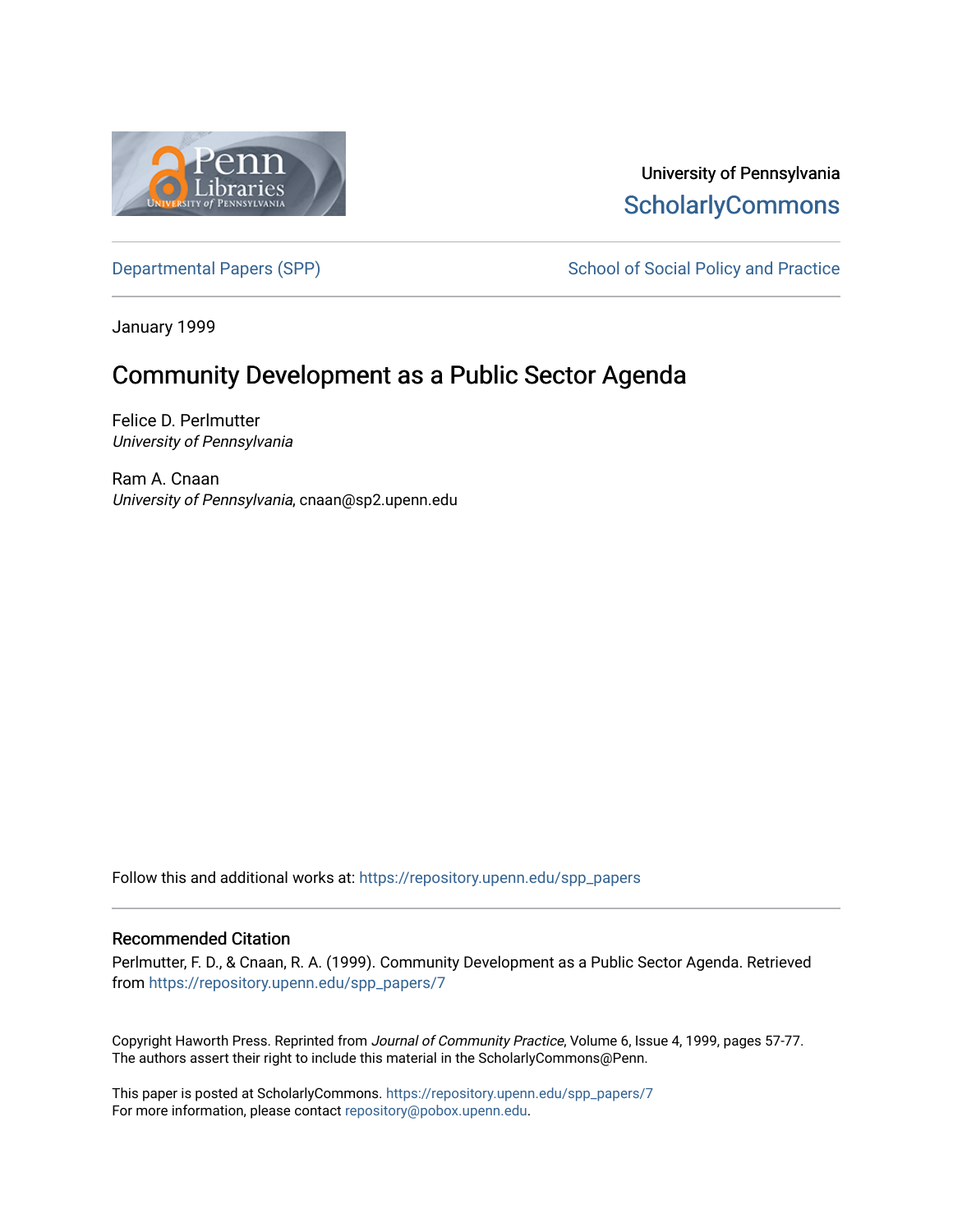## Community Development as a Public Sector Agenda

## **Abstract**

This paper documents how one Department of Recreation in a large city underwent a planned change effort which transformed some 200 site managers into active community organizers. Based on the philosophy of a very dynamic new commissioner (a former community organizer), city employees enhanced local civic participation and forged a partnership between the public and private sectors as well as with local residents. The paper presents the guiding philosophy, implementation steps, an assessment of the impact of the change, and a discussion of the potential of such a process which can be adopted nationwide.

## Keywords

recreation, urban change, community organizing, partnerships, planned change

## **Comments**

Copyright Haworth Press. Reprinted from Journal of Community Practice, Volume 6, Issue 4, 1999, pages 57-77.

The authors assert their right to include this material in the ScholarlyCommons@Penn.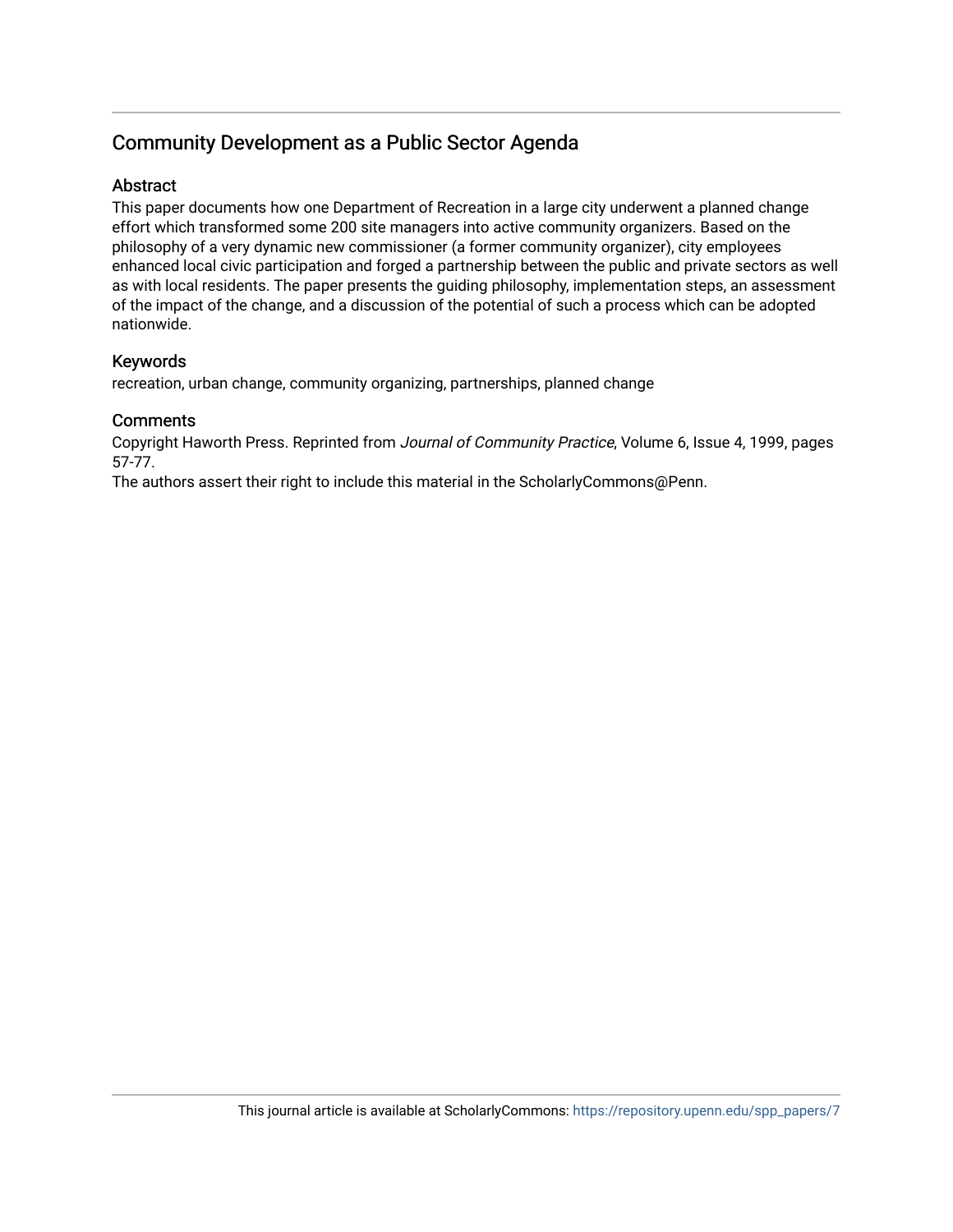# Community Development as a Public Sector Agenda

## Felice Davidson Perlmutter, PhD Ram A. Cnaan, PhD

**ABSTRACT.** This paper documents how one Department of Recreation in a large city underwent a planned change effort which transformed some 200 site managers into active community organizers. Based on the philosophy of a very dynamic new commissioner (a former community organizer), city employees enhanced local civic participation and forged a partnership between the public and private sectors as well as with local residents. The paper presents the guiding philosophy, implementation steps, an assessment of the impact of the change, and a discussion of the potential of such a process which can be adopted nationwide. *[Article copies available for a fee from The Haworth Document Delivery Service: 1-800-342-9678.E-mailaddress: getinfo@haworthpressinc.com<Website:http:// www.haworthpressinc.com>]*

**KEYWORDS.** Recreation, urban change, community organizing, partnerships, planned change

The resurgence of community action and community development in the 1990s has been welcomed by many who are committed to an empowerment, activist agenda (MacNair, 1994; Spergel, 1987). This is especially true for those who were involved in the earlier outburst of activity in community work in the 1960s and 1970s. The emergence of ACOSA (Association of Community Organizations and Social Administration)

Journal of Community Practice, Vol. 6(4) 1999 E 1999 by The Haworth Press, Inc. All rights reserved. *57*

Felice Davidson Perlmutter is Professor, School of Social Administration, Temple University, 19 Hansen Court, Narberth, PA 19072.

Ram A. Cnaan is Professor, School of Social Work, University of Pennsylvania, 3701 Locust Walk, Philadelphia, PA 19104.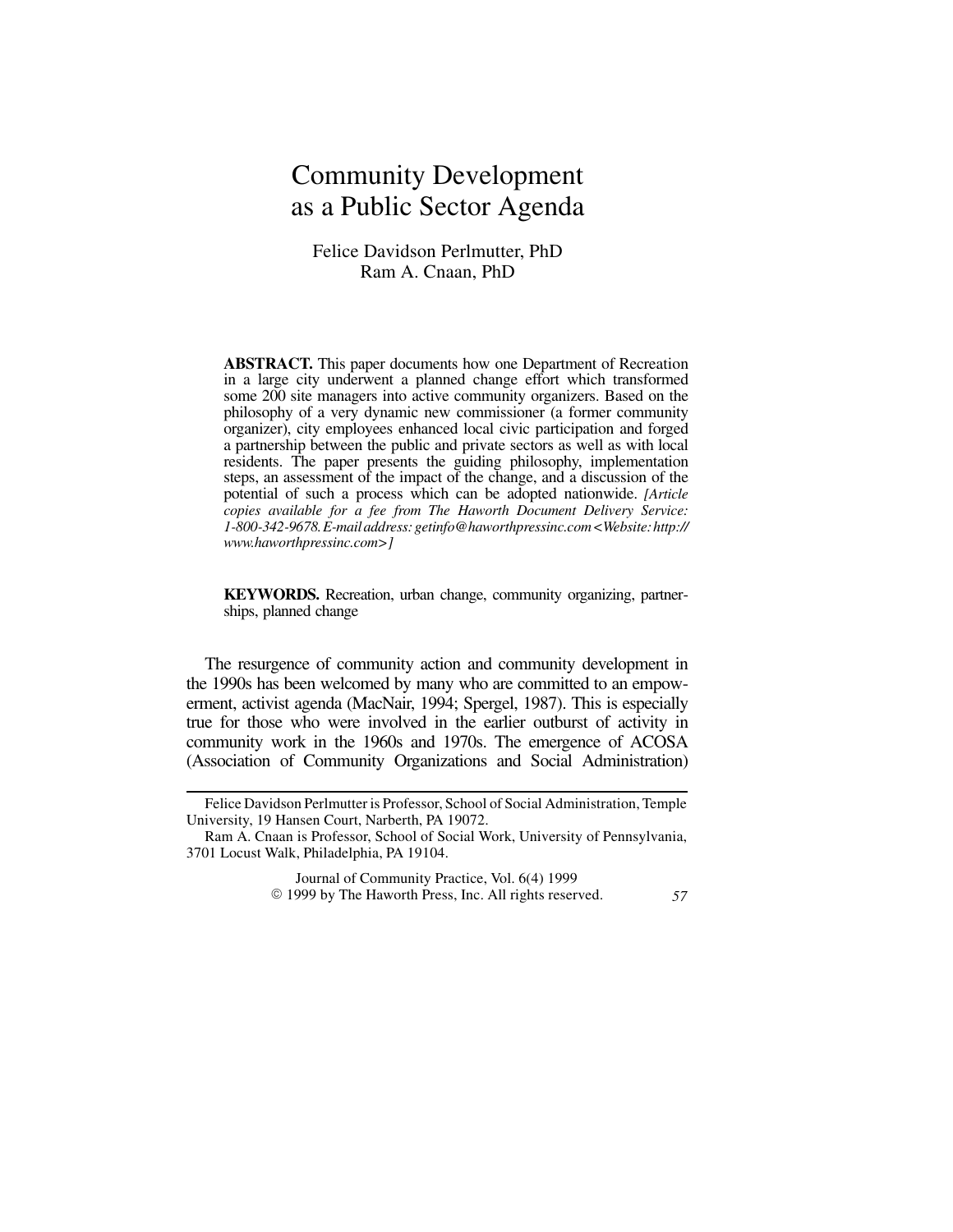and the *Journal of Community Practice* attests to this new reality and calls attention to a variety of issues ranging from theory building to leadership development in the community context. It also reflects the fact that not only is community work evolving on the domestic scene, but development work continues to be a strong interest in both developing and developed nations (Perlmutter & Yanay, 1990; Lauffer, 1994).

The fact that community organizers are employees of the local municipality and are part of the bureaucracy is unusual in the American context, but this situation is quite common in other countries. For example, in Israel (Cnaan & Rothman, 1986), Sweden (Mattsson, 1992), and England (Henderson & Thomas, 1980), most community organizers are employees of local governments.

There is a dichotomy in the emergence of development work in our society: it usually focuses on economic development in the public sector but on community empowerment in the private sector. What is missing is a coupling of social and economic issues and a coupling of the private and the public sectors (Cnaan & Rothman, 1995). Weil (1994) further suggested that there is a need ''. . . for public/private partnerships in community development that serve those most disadvantaged'' (p. xxiv) with particular emphasis on the local level.

This paper presents a case study of leadership in the public sector that answers Weil's call and demonstrates the effective coupling not only of the public sector with the private sector but also of empowerment with economics at the local neighborhood level. The paper describes the philosophical underpinnings that made possible a strategy to develop and involve an array of volunteers in a public program. This program also reinvigorated community life at the neighborhood level in a city that had experienced neighborhood decay, blight, and flight while at the same time including business interests in its implementation. Further, the case meets the necessary assumptions of Daley and Wong (1994): first, the case acknowledged the culture of the local community; second, it supported existing networks; third, the case recognized empowerment was a major goal, and last but not least, self-determination at the neighborhood level.

#### *RECREATION SERVICES AND COMMUNITY DEVELOPMENT*

It is important to note that community development and recreation are not strangers. In fact, group work in social work partly originates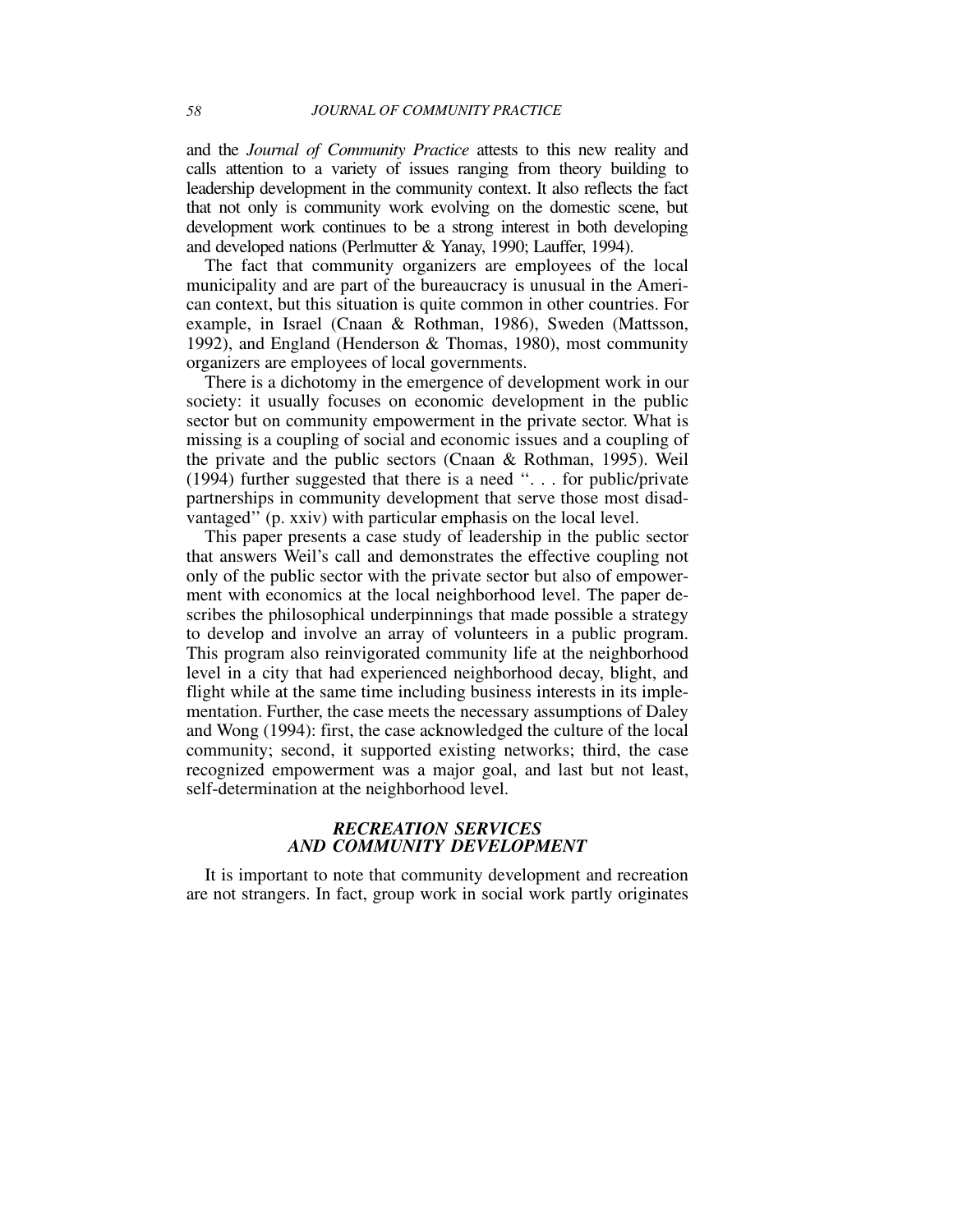in the recreation movement. Coyle (1947) noted: ''One of the principles upon which group work as a method rests is its conviction that one of the chief sources of positive fulfillment for individuals lies in the deep delight available in the mutual interactions of democratic and creative groups'' (p. 73). Breton (1990) further emphasized a focus on the individual as a whole and not as a victim or a center of pathology. Two approaches exist when forming groups, either ''so that the whole person in each member is invited to participate, or it can be structured so that only the troubled, or broken, or hurt part of the person is invited to participate'' (p. 27). Unfortunately, Breton concluded that too rarely the former approach is used in practice. Some examples include recreational departments and their attempts to include people with mental health disabilities (West, 1984), physical disabilities (Price, 1994), deafness (Munsch & Mulligan, 1991), unemployed (Pasavento, 1989), and ethnic minorities (Reid, 1993). Thus, many recreation departments sacrificed the whole individual for the broken individual.

Jane Addams was an early proponent of the significance of organized municipal recreational services in the life of the neighborhood and its positive role. Addams (1907) described a transformed city in which publicly supported recreational and leisure activities would become the social cement of a cohesive urban community. ''We are only beginning to understand,'' she wrote, ''what might be done through the festival, the street procession, the band of marching musicians, orchestral music in public squares or parks'' (p. 492). In the urban future she envisioned, the stroller in the city would encounter not the jangling distraction of raucous commercialized entertainment, but ''spontaneous laughter, snatches of lyric song, the recovered forms of old dances, and the traditional rondels of merry games.'' The ''delicious sensation to be found in swimming pools'' would surely outweigh the temptation ''to play craps in a foul and stuffy alley, even with the unnatural excitement which gambling offers" (p. 494).

While some can acknowledge the historic ties between social work and recreation it is still doubtful if the two can be actively linked. Andrew, Harvey, and Dawson (1994) reported that social workers in Toronto detached themselves from the recreation services in the mid-1940s as they claimed that the recreation services, by not addressing social problems, were not part of the social work domain. Ward (1986) tried to assess the link between municipal recreation and community development and questioned whether effective community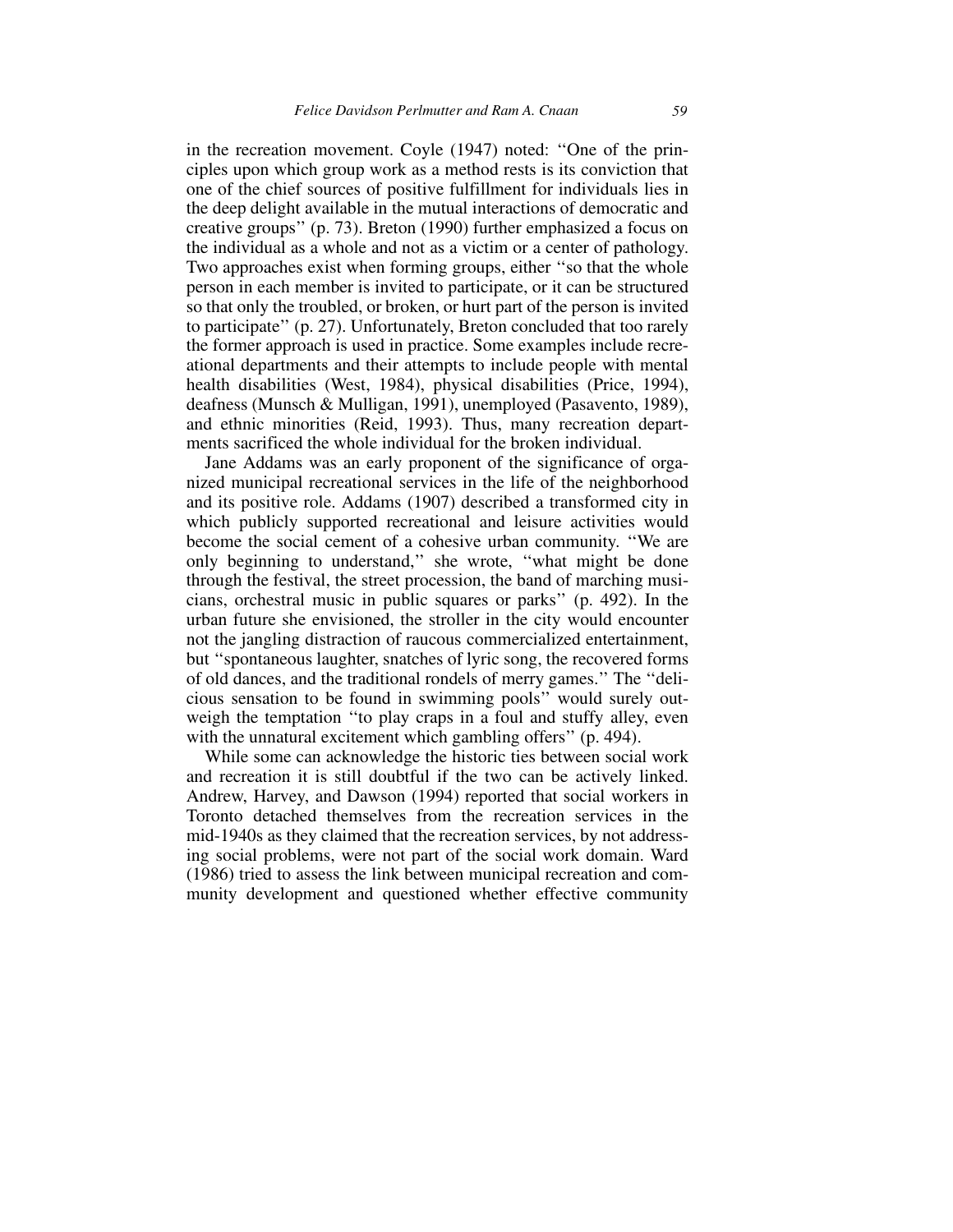development could be initiated by a municipal recreation department. Ward concluded that municipal recreation seemed to be somewhat antithetical to the essence of community development. Valerius and MacKay (1993) studied a decade of dissertations in the field of recreation, but found no reference to community development in municipal recreation services. Andrew, Harvey, and Dawson (1994) noted that in the past two decades recreation departments moved from a citizen participation-orientation to a consumer choice orientation; thus recreation departments did not include residents in decision making but asked only their preferences for services. Furthermore, Larsen, Montelpare, and Donovan-Neale (1992) noted that volunteers in recreation departments do not participate in decision-making processes.

Some researchers noted promising opportunities for community development through recreational programs. Kaplan (1980) found that the more positive residents felt towards these services the more involved they are with their communities. Levy (1989) found that even in highly alienated areas significant communities formed around recreational services when people shared common recreational interests.

More specifically, some researchers found that recreation services can increase citizen participation and involvement when the attitudes of senior management encourage inclusion of residents and when the departments are large in size (Crompton, Lamb, & Schul, 1981). Involving residents in design and delivery of services can enable the municipal agency to make better, more sensitive decisions by increasing the range of alternatives available for planners and by allowing regional variability.

#### *ISSUES UNDER ANALYSIS*

Community planning for local services is the watchword of today's political process as each political party seeks to devalue planning at state and federal levels. But attention to community development in public recreation is limited (Valerius & MacKay, 1993). As noted above, Ward (1986) questioned whether a municipal recreation department can pass effective community development.

In this case study of community development in a public recreation program, we identify several issues that merit special attention. First, *decision making and authority* is of utmost importance to the community development and empowerment process. All too often, confusion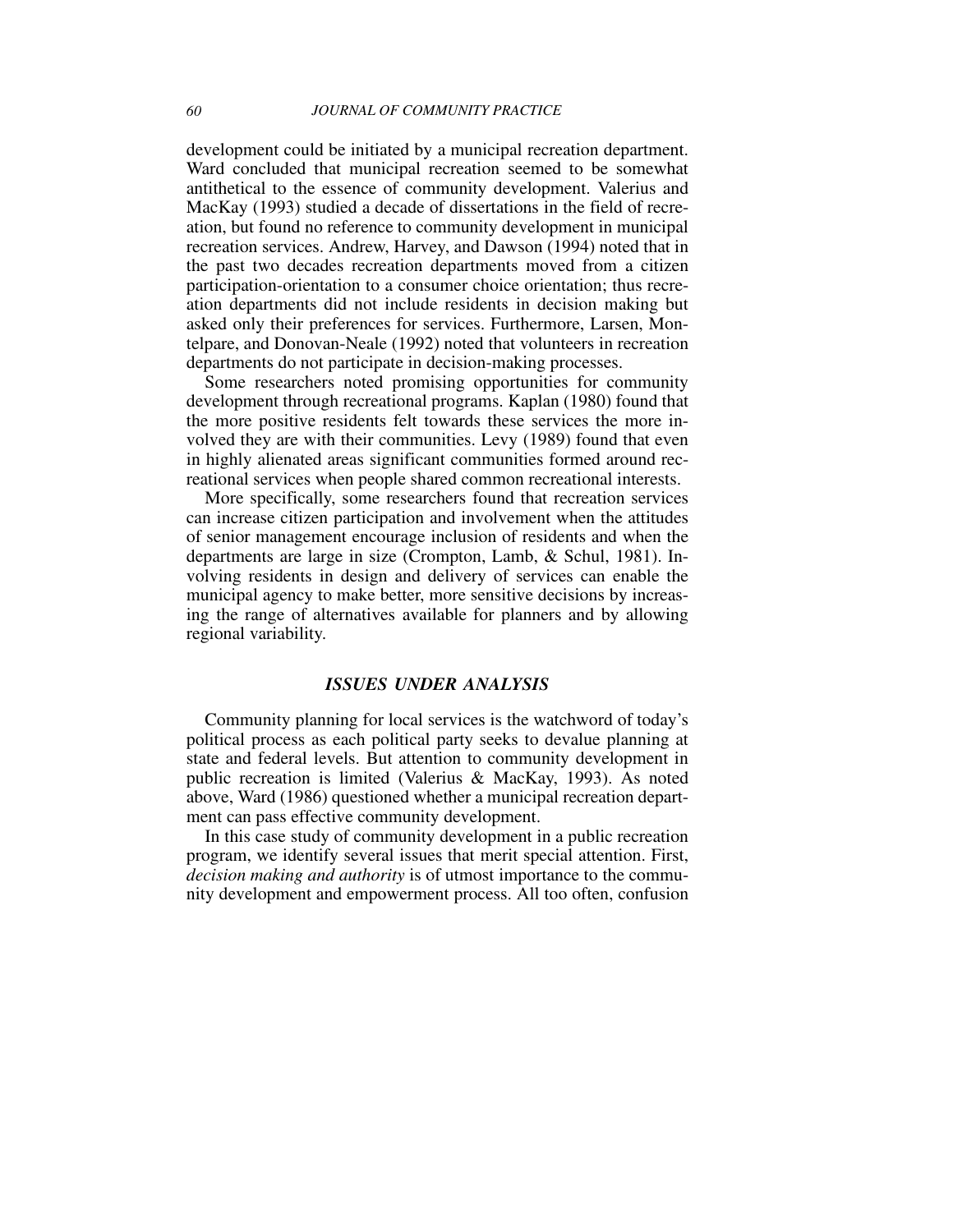about appropriate issues for, and roles of, the local sub-units in relation to the broader parent body has led to power struggles and conflicts. Especially related to our study, Crompton, Lamb, and Schul (1981) found that when senior management encourages the inclusion of residents in planning, recreation services can stimulate citizen participation especially when it is a large department. However, Checkoway and Van Til (1978) noted that participation can be costly, time consuming, cause for long delays in implementation, and may increase and intensify the frequency of conflicts.

Second, the utilization of *human resources* provides an opportunity to tailor the staff to the local community's interests and needs. What is the role of the professional? Who has the responsibility for the recruitment, hiring, and training of volunteers in the various programs? And, to what extent can local organizers get involved in shaping local activities? As the literature above indicates, municipal recreation departments often discourage residents and volunteers. It is also of interest to examine the role of the social work profession in this case study since the literature suggests that very few social workers engage in community organization (Gibelman & Schervish, 1993).

Third, fiscal responsibility and accountability for the local programs has raised many questions. Who is responsible for raising funds? How much should be raised outside the publicly allocated resources? Who can provide final approvals, at what level, and for what purpose? Where is the tax-exempt status lodged?

These issues are particularly important in public sector programs where political pressures and interests are highest. This case study of the Philadelphia Department of Recreation highlights how leadership, with vision and values, fostered community development and empowered the local communities to effectively meet local needs.

#### *THE CONTEXT*

In late 1991, Philadelphia elected a new Democratic mayor, Ed Rendell. Mayor Rendell brought with him many new ideas for reviving the city and improving services. However, he first faced the task of salvaging the city from bankruptcy. Due to the increased cost of services, the demand for additional services, reduced state and federal aid, a declining tax base, and the corresponding decline in property values due to suburban flight of the middle and upper classes, the city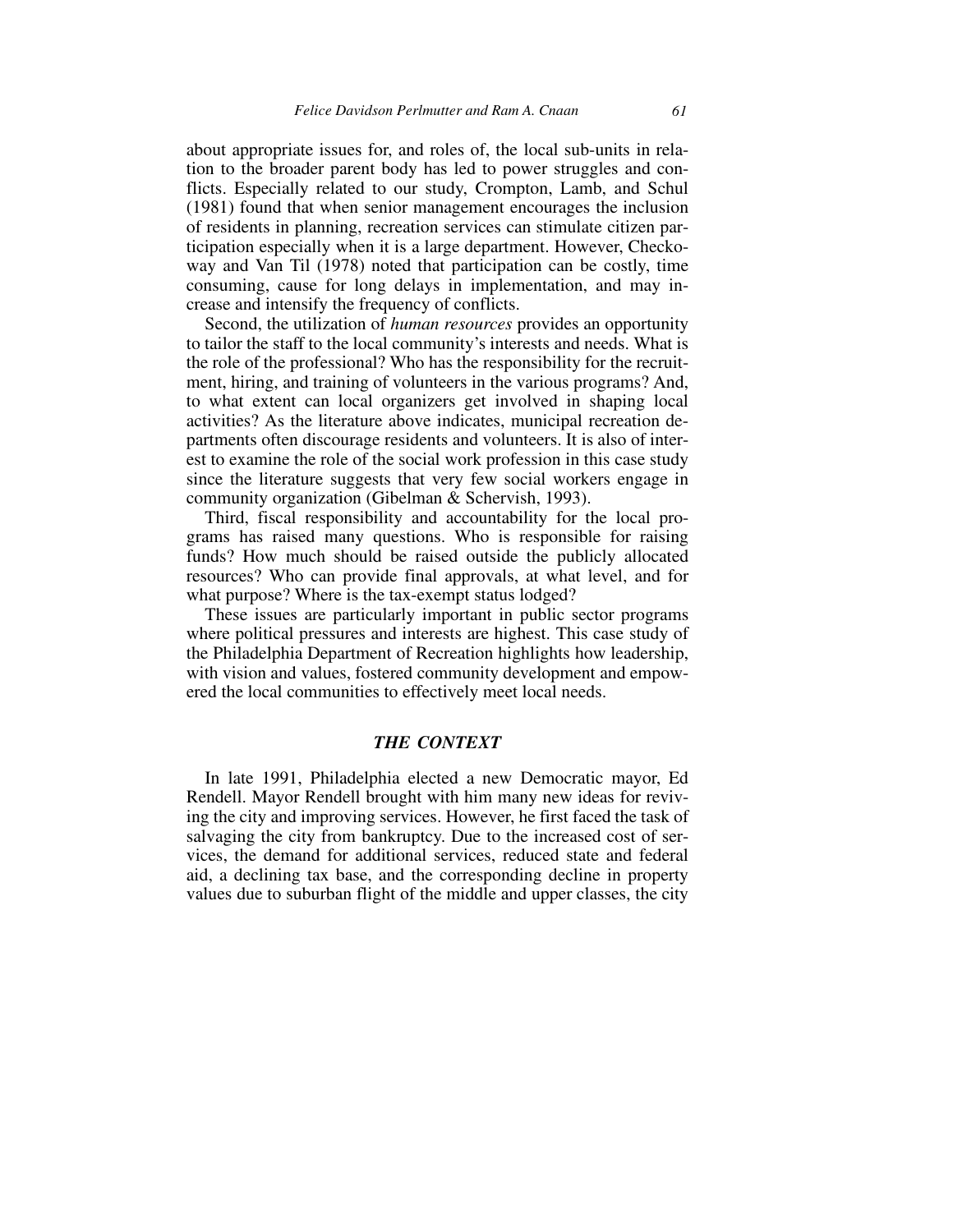found itself unable to pay salaries on time and faced a decreased bond rating. Mayor Rendell accepted the challenge to restore Philadelphia's fiscal solvency as well as to improve the quality of life in the city.

As part of his administration, Mayor Rendell appointed Michael DiBerardinis as the new Commissioner for the Department of Recreation. Commissioner DiBerardinis had worked for many years as a neighborhood-based community organizer and, later, as a congressional aid. In both positions he was known to be energetic, innovative, and a person with vision.

The Mayor and the new Commissioner shared many values and visions concerning the rejuvenation of the city of Philadelphia: the Mayor focused on restoring the financial solvency of a city in bankruptcy; the Commissioner focused on restoring community health to neighborhoods served by the Department of Recreation. The Commissioner managed the process in a manner that combined both fiscal and empowerment strategies, thus satisfying the Mayor's concerns while effecting his own community development agenda.

From the outset of the new administration, it was clear that not only was there no additional money allocated to the Department of Recreation but most of the department's dwindling budget was ear-marked for maintenance of the many physical plants (e.g., recreational centers, swimming pools, ice-skating rinks, and tennis courts) rather than for new programs. Whereas the department employed 568 people in 1992, by 1994 the number of employees decreased to 521. Furthermore, budget allocations were well below the cost of living for the next two-year period. These cuts not only eliminated many programs completely, but drastically shortened the length of the season of the retained programs (e.g., pools, ice-skating rinks).

Until 1992, when the new commissioner took office, the Department had been a traditional bureaucratic unit. Headquarters made the decisions and front-line workers carried them out under supervisory control. Services were routine and identical across the city. Local service providers (recreation site managers/leaders) were not expected to engage with residents or to be proactive. Success was viewed as working within the budget and providing services to as many customers/residents as possible. Front-line workers were discouraged from suggesting changes or initiating new ideas as the budget was tight and there was no room for creativity.

The Department under Mr. DiBerardinis' leadership successfully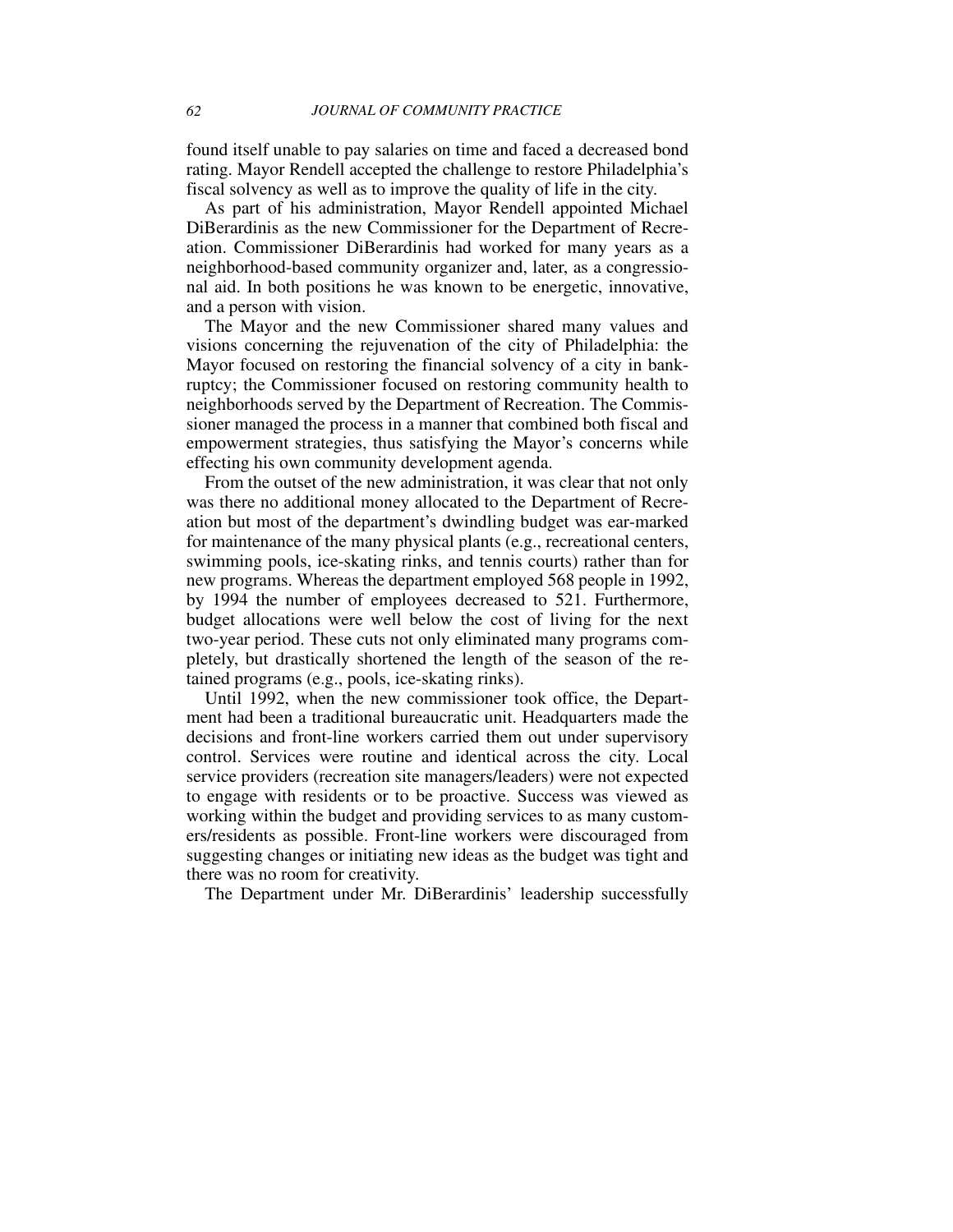managed to raise funds from the private sector and to salvage most of the city-wide programs (see Perlmutter & Cnaan, 1995, and Cnaan & Perlmutter, 1995). What is most interesting is the Department's transformation into a community development-oriented agency. The new mission of the Department of Recreation stressed strengthening communities by linking the public and the private sectors; local residents and local private businesses worked together with the employees of the Department of Recreation.

#### *METHODS*

This study combines qualitative and quantitative data in its analysis. The Commissioner of Recreation met with us and shared his philosophy and strategies for organizational change. We explored the community empowerment dimension through interviews with Ms. Carol B. Rice, Deputy Commissioner for Planning and Development. In addition, we observed staff meetings in which the issues were addressed.

A series of interviews with the top management of the Department and some professional staff served as the basis for a two-page questionnaire. We developed the questionnaire to address the three central issues of decision making, human resources, and fiscal concerns. The questionnaire focused on: (1) a list of members of Advisory Council members, their gender and a few other basic, demographic variables; (2) a set of open-ended questions regarding the functioning of the Advisory Council members; (3) a section that asked about the volunteers and what activities they are engaged in; (4) open-ended questions regarding the work of volunteers, recruitment, and supervision; and (5) questions regarding sources of income and budget use.

Our contact people advised us not to use any identifier for the leaders (and/or the sites). The rationale was that identifying the respondents distorts responses because the leaders might answer as they assume their supervisors will want them to do. Thus, to minimize bias we did not collect information about the respondents.

We sent questionnaires to the leaders of all the neighborhood centers  $(N = 196)$ . We received responses from 60 neighborhoods with a response rate of 30.6%. Since this is a case study of one locale only, our findings are not to be generalized to other settings, but are intended to stimulate further debate and action.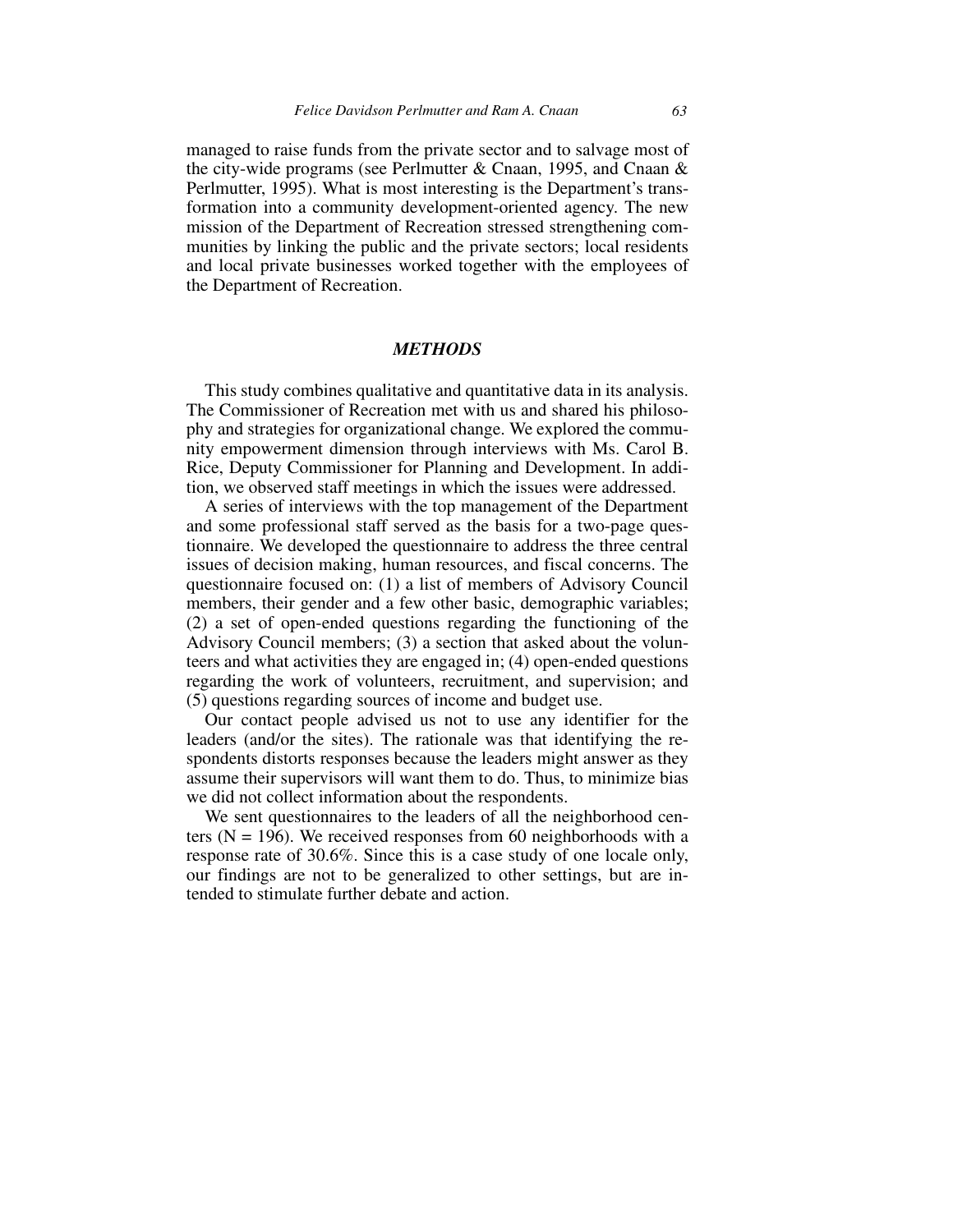## *VISION AND VALUES*

Appointing a Commissioner of Recreation with a clear philosophy regarding local neighborhood development was an unusual and important political decision. As stated earlier, DiBerardinis worked for many years as a community organizer in working class neighborhoods in Philadelphia and, therefore, had a deep understanding of the needs of these communities. He clearly articulated his philosophy of community development as he discussed ingredients for success in community development. By viewing the local citizenry as equal partners in the planning and implementation processes, he facilitated the development of shared goals and objectives in a climate of trust. The stake in success was not lodged at the bureaucratic level in city hall; it became a shared commitment among the stakeholders. The bottom line for community development, even when ultimate responsibility was lodged with the Department, was to engage the community as a stake-holder with authority!

#### *IMPLEMENTATION*

Implementing a policy is always complex (Pressman & Wildavsky, 1973); in this paper, we describe a process that used the Commissioner's vision. The discussion centers around the three critical issues that were identified earlier: (1) decision-making and authority, (2) using human resources, and (3) fiscal responsibility and accountability. While they are all interrelated, they will be discussed individually to highlight the important elements of each.

#### *Decision-Making and Authority*

The first and most important aspect in the discussion of decisionmaking and authority was to understand the role of the organization's key actor, in this case the Commissioner of Recreation. The ultimate accountability and authority for the organization was clearly lodged at the top, but there were many degrees of freedom in the implementation which reflected the unique leadership attributes in the organization.

As DiBerardinis took office, he began a process of strategic plan-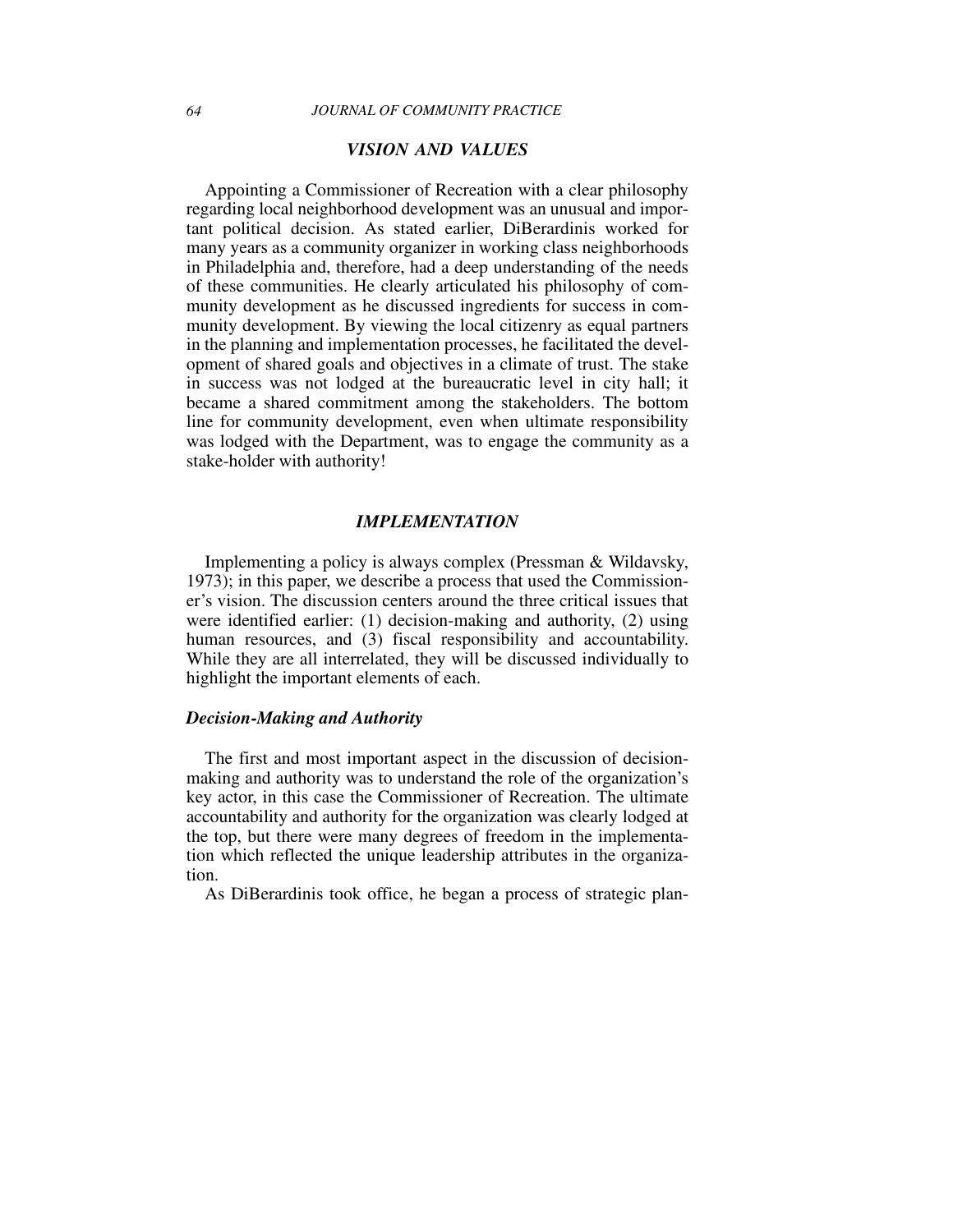ning that included developing a mission statement for the Department. The unique aspect of this process was the involvement of many employees, at all levels in the Department, in its formulation. The mission statement is an important affirmation of the new directions being taken which captured the values and vision of the Commissioner.

The mission statement was primarily concerned with pressing social issues, especially race relations and drugs. The Commissioner highlighted the primacy of community development through ''building local leadership, building youth, building neighborhoods,'' and the importance of Advisory Councils and neighborhood empowerment:

The Department will train and support staff in the building of Advisory Councils, and in cooperation with these Councils, will work to improve the quality and level of programming . . . In addition, the Recreation Department will act as a resource to train community leadership. . . . (The Philadelphia Department of Recreation, Mission Statement, 1994)

The implication line was that an infrastructure had to be built and that all activity, be it corporate money or program related, would be linked to the neighborhood volunteer structure.

Thus, the vision for the Department of Recreation combined the basic program intent of providing recreation with a community development and a community participation approach. Accordingly, the goals of reopening all swimming pools for the full duration of the summer and activating summer and winter sport programs for children and young adults simultaneously included two new strategies: first, developing a cadre of volunteers in the administrative operation of the centers; second, expanding the responsibility of the recreation programs to a broader group of stakeholders including neighborhood volunteers as well as local businesses as sponsors.

DiBerardinis acknowledged that change and revitalization required the involvement and investment of those in the local community in their facilities. DiBerardinis articulated his views: it is essential for government and communities to engage with each other in a meaningful way to make things happen. Communities cannot wait to receive services; there must be an interaction around the delivery of services-a partnership concept.

The Commissioner issued a challenge at the neighborhood level through local newspapers, local organizational networks, and by word of mouth. For example, the Department would preserve a center build-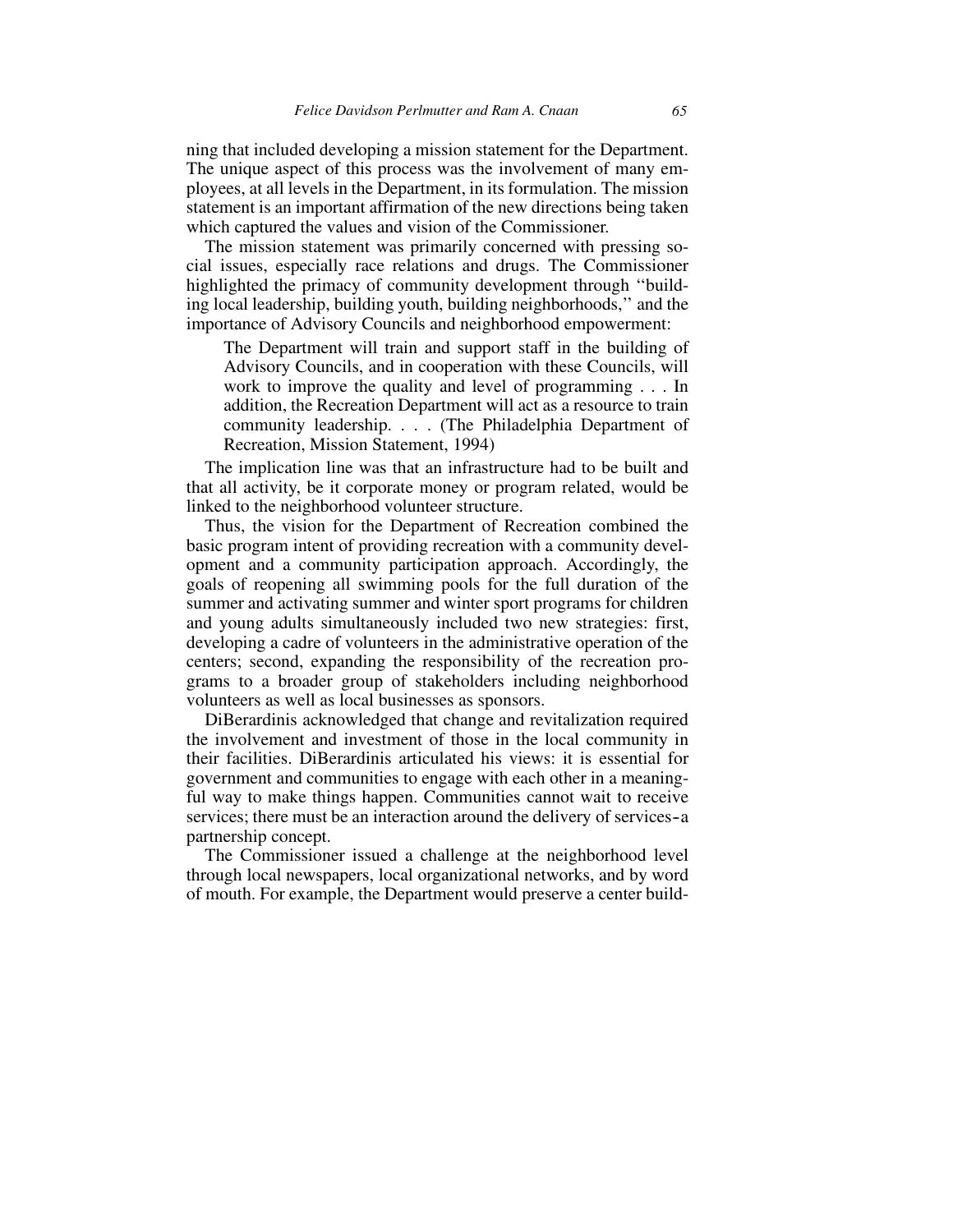ing and swimming pool that had been closed for seven years provided that people in the community participated in the physical restoration and planning. The community responded and the Department met its commitment initially by hiring temporary staff; there is now a yearround program with a paid, permanent leader to complement the local volunteer structure. The term ''leader'' implies that the role was more than the mere managing of a local site; it included skill in empowering local residents to take charge of the services in their centers. This was accomplished by forming local Advisory Councils.

The Advisory Councils assured a uniform approach across all recreation centers in Philadelphia. Until this time, the relationship with the Department had been loose, with little central leadership articulated vis-à-vis departmental goals and philosophy. A departmental manual now formalized the approach. The manual sought ''to formally recognize and promote community involvement and participation in the operation of the facilities of the Department of Recreation . . . , to incorporate the principles of openness, democracy, inclusion and cooperation in a uniform manner across the city of Philadelphia'' (City of Philadelphia, 1993, p. ii).

The first step in the community development process was to articulate the roles and functions of Advisory Councils at the neighborhood center level, a critical step in implementing and institutionalizing the community empowerment intent. Advisory Councils were given both the authority to plan and implement local programs as well as the responsibility for the local center budget.

Empowerment was evident at the outset as a task force developed a Department manual. The task force included representatives from the various recreation centers and central administration. Furthermore, the Advisory Councils were to be composed of members elected from the residents of the communities and to reflect the views of the residents. ''It is a vehicle for citizen involvement and it is the essential means of making certain that the recreation services are geared to the needs of the community'' (City of Philadelphia, 1993, p. 16).

The manual clearly presented the duties and functions of Advisory Councils which include identifying recreational needs and resources; acting as a liaison among staff, community, and other agencies; serving as a source of volunteer leadership; recruiting volunteers; working with staff to evaluate programs; conducting fund-raising activities; and coordinating activities with other recreational programs in the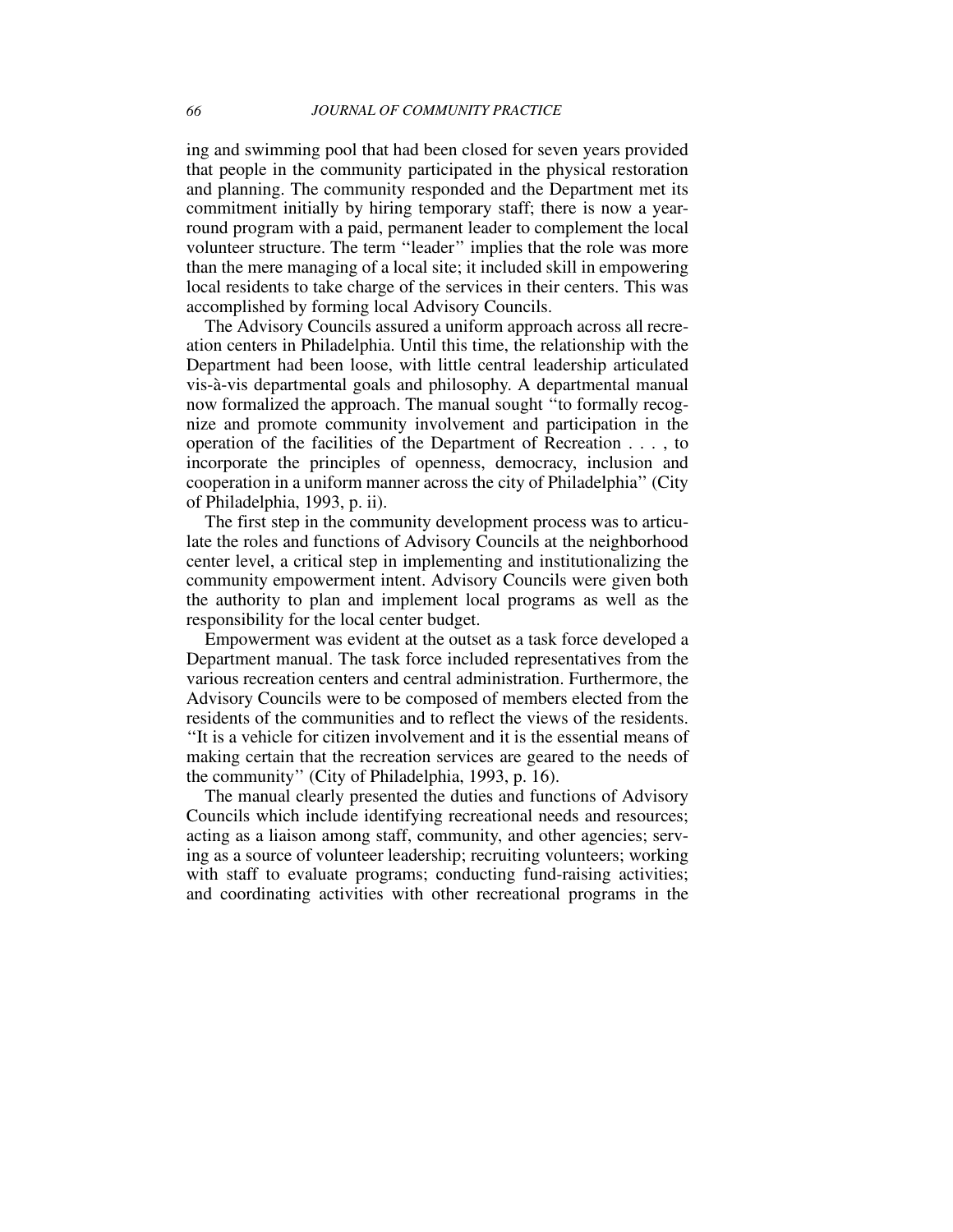area. This supports Absher's (1986) view that local leaders best represent the taste and interests of local residents in the field of recreation.

What is of particular interest is the manual's clarification of the extent of the Advisory Council's authority: the manual clearly specifies that ultimate authority rests with the Department:

While it is recognized that an Advisory Council has an important and vital function in the successful operation of a recreation facility, it must be clearly understood by all parties that all Department of Recreation facilities are ultimately under the full and complete control of the Department of Recreation and its staff member or appointed designee. The facility supervisor (and district manager), therefore bear the burden and responsibility for the proper operation of that facility. To accomplish this, the facility supervisor and district manager (while actively seeking, encouraging and consulting the Advisory Council) have the singular duty and responsibility for all operational decisions at the facility. . . . (Recreation Department, 1993, p. 4)

From the Commissioner's point of view, the goal was a good working relationship and consensus between the leader and the Advisory Council. In those cases where there was disagreement, the issue was resolved at the departmental level. If the conflict went against departmental policy (this was rare), the Advisory Council could be disenfranchised.

The following two examples demonstrate the important role of the Advisory Council. A murder in neighborhood ''A'' brought the residents to the Department asking that the local Center be open more hours at night, especially until midnight on weekends. They wanted a safe place with adult supervision. The Commissioner was ready to hire an additional staff person for 15 hours a week provided that the community came up with three adult volunteers. This made it possible to meet the community needs in a realistic situation and it brought both parties together.

In neighborhood "B," there were many changes as middle class residents moved out; the neighborhood was on an economic downturn. The Advisory Council, with other local groups, created a ''peace and safety network'' and worked intensively with young people and their parents. The model developed in this community was based on a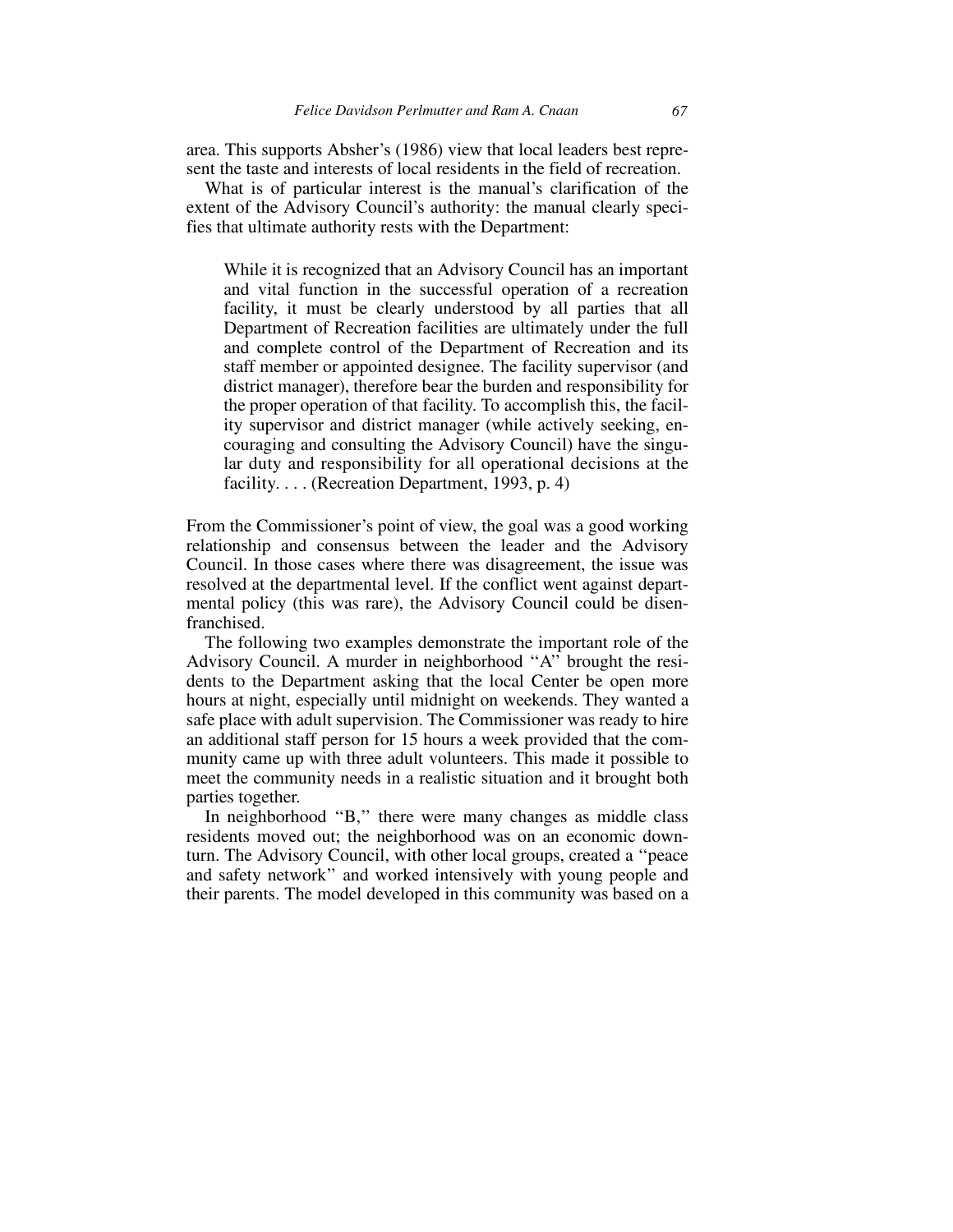\$60,000 grant which allowed the department to replicate the ''peace and safety network'' in other local districts throughout the city.

The major challenge, as articulated by the Commissioner, was facilitating the formation of effective Advisory Councils in neighborhoods where there was little leadership capacity. The need for more intensive supports from the Department directly reflected the economic condition of the community where, regardless of the ethnic composition, poverty was extensive and there were no community structures. In these situations, the Department built the structure as it assigned paid staff to seven centers. The staff's primary role was to identify leadership and to develop relationships with businesses in the neighborhood. In the process of becoming more empowered, the most disenfranchised communities received further assistance in the process of community development, while the stronger communities were only guided towards the same end.

The primary issues which involve all Advisory Council members relate to administration (such as managing the facility, supervising, and recruiting and working with program volunteers). The two other most frequently mentioned issues were planning and organizing programs ( $N = 48$ ) and financial issues ( $N = 46$ ). In addition, half of the leaders reported that the Advisory Council was also involved in a variety of issues such as safety, social problems, and publicity. It is evident from the findings that the local residents who were recruited to serve on the Advisory Councils did not see themselves as executives, but as assistants to the leaders and shared with them the responsibility of managing the facility and assuring that programs would be provided by competent staff and volunteers, compatible with the department's mission.

#### *Demographics of Advisory Councils*

The information received from the leaders of 60 recreation centers indicated that 59 centers had established an Advisory Council in the year before the study. These Advisory Councils had a mean of 6.37 members with a range of between one and 11 members. In all cases, the Advisory Council members either resided in the immediate neighborhood of the city's facility or worked in that area as managers or owners of offices and businesses. Thus, they were all, in one way or another, invested in, and concerned with the neighborhood.

In examining the demographic characteristics of the 363 members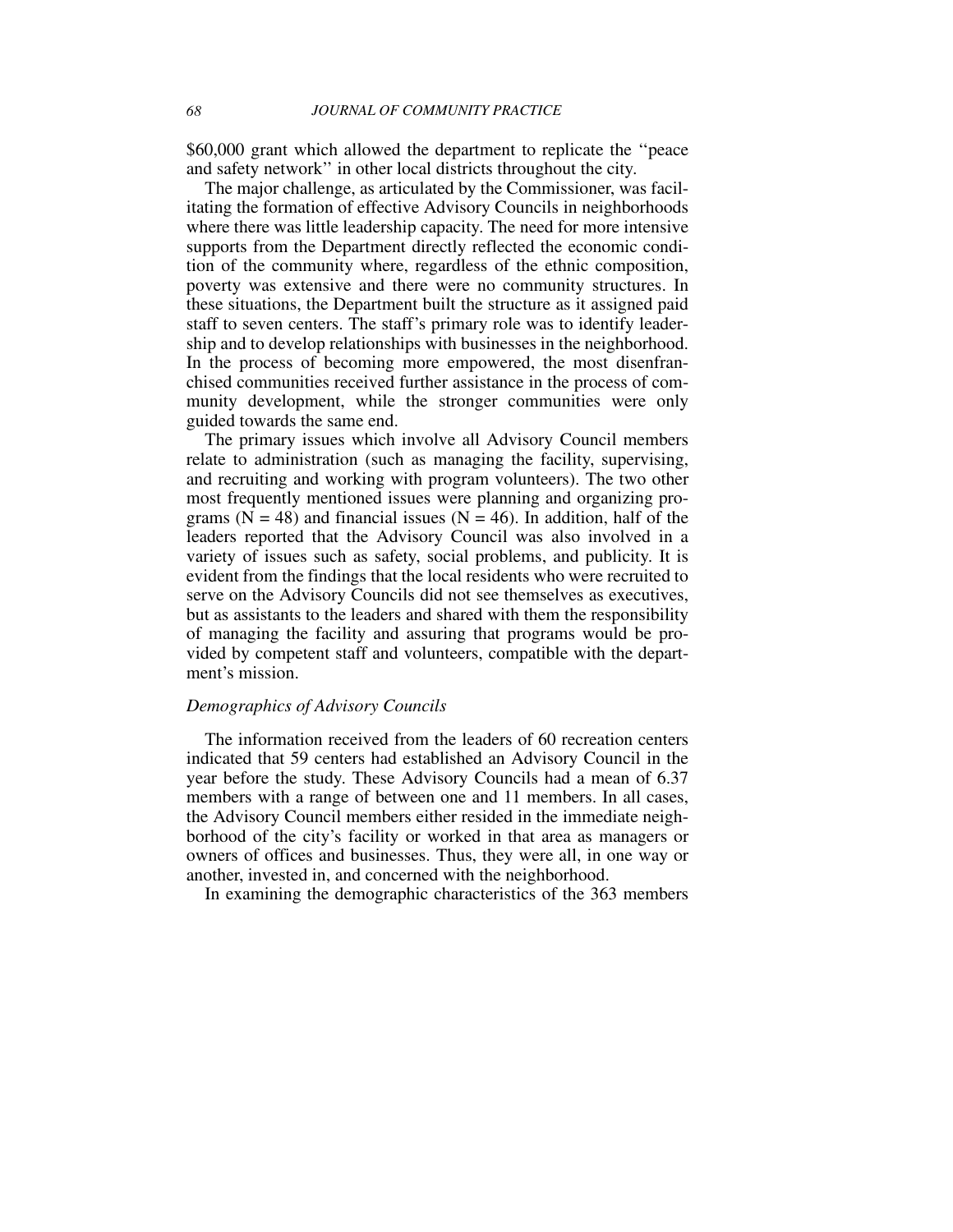participating in Councils across the city, 57 percent were women. Regarding ethnic origin, Caucasians comprised 58%, African Americans 39%, Hispanics 2% and Asian Americans 1%. In regard to occupational background, the Advisory Councils are a very heterogenous group, ranging from retirees to full-time, self-employed people. As the percentage of upper class or professional members is quite low, the findings indicate that the individuals who serve on the Advisory Councils are residents who represent their neighbors.

A common problem in such an Advisory Council is the extent to which members actively participate and come to meetings. Almost half (49.3%) were rated as active by their center leaders. It is interesting to note that women were significantly more active than men  $(X^2 =$ 6.89, D.F. = 1,  $p < .01$ ).

#### *Recruitment Approaches*

Leaders used five key methods to recruit members for the Centers' Advisory Councils: (1) word of mouth, that is, talking with various people and persuading them  $(N = 18 \text{ sites})$ ; (2) recruiting program participants or parents of participating children  $(N = 7)$ ; (3) advertising in local newspapers and fliers  $(N = 15)$ ; (4) approaching people who have special expertise or control over resources  $(N = 12)$ ; and (5) recommendations by current members of the advisory council ( $N = 3$ ). Only 15 leaders used a formal mode of recruitment (advertising in newspapers and fliers), while 50 reported using a variety of informal methods. This clearly indicates grassroots-level work in which organizers (facility leaders) work with local, self-selected leaders and volunteers who are visible and willing to shoulder responsibility (Cnaan, 1991).

#### *Using Human Resources*

There are two important roles in the discussion of human resources. The first is the paid Recreation Department leader; the second is the role of the volunteer.

#### *The Paid Recreation Department Leader*

The role of the paid Recreation Department leader was central to this change process. The leaders had been with the organization in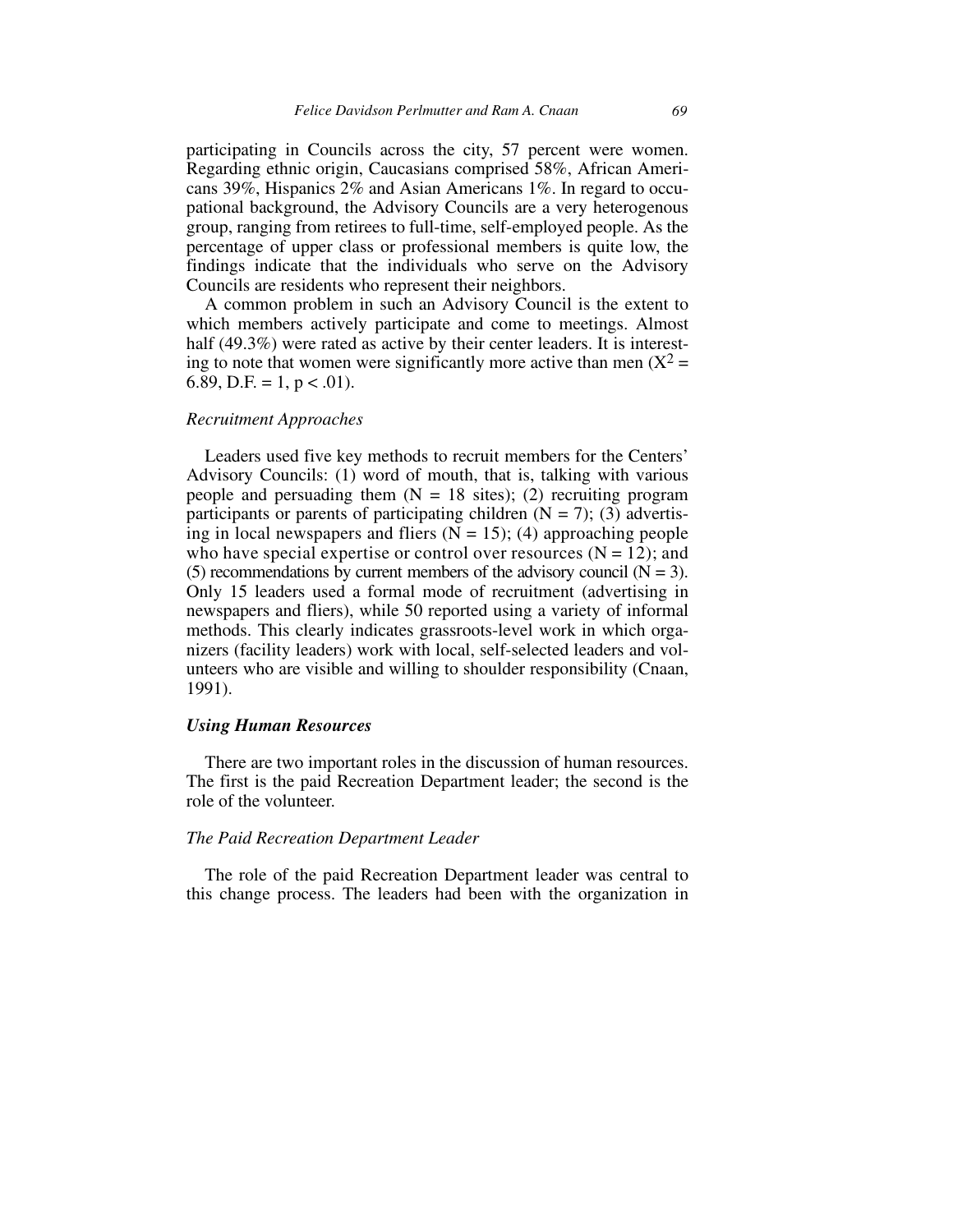previous administrations when their roles were very traditional, providing recreational services and managing the center. Now that the culture of the organization was changing, they felt the impact most directly: not only were they now expected to function as community organizers but they would share control of the center with the newly formed Advisory Council. This constituted a major change in the culture of the organization. The new climate encouraged the leaders to become proactive and managerially inclusive, whereas before, their roles were to follow orders and provide recreational services as prescribed by the management.

There was much to be learned concerning how this shift was to occur. Initially the Commissioner focused on the creation and empowerment of the Advisory Councils and the leaders began to feel dis-empowered and alienated. DiBerardinis recognized that the leaders also needed help in this transition. The challenge was to help the leaders to also become stakeholders in the new system.

Two changes were responsive to this need. In 1994, the Department developed a new mission statement which specifically addressed this problem and reflected the change in the leader's role:

The Department recognizes the primary role of its employees in the delivery of recreational services throughout the city. It also seeks to provide training opportunities to all staff that will lead to the development of new skills, assist in career advancement and meet the changing needs of the communities we serve. (City of Philadelphia, 1994, p. 1)

The second change was that the Department paid increasing attention to staff development and training for the leaders in (a) understanding the dynamics of community development, (b) skill development (i.e., how to listen, how to interact, how to manage conflict), and (c) skill in identifying leadership in the local community and in maintaining grassroots organizations.

The Department now also clearly defined the role of the paid recreation leader. This role focuses on the provision of recreational services in relation to the functions of the Advisory Council, thus, enhancing the principle of participation. This is in contrast to prior years when the centers were basically the fiefdoms of these leaders and programs were offered uniformly across the city.

Leaders themselves are empowered as they develop new job de-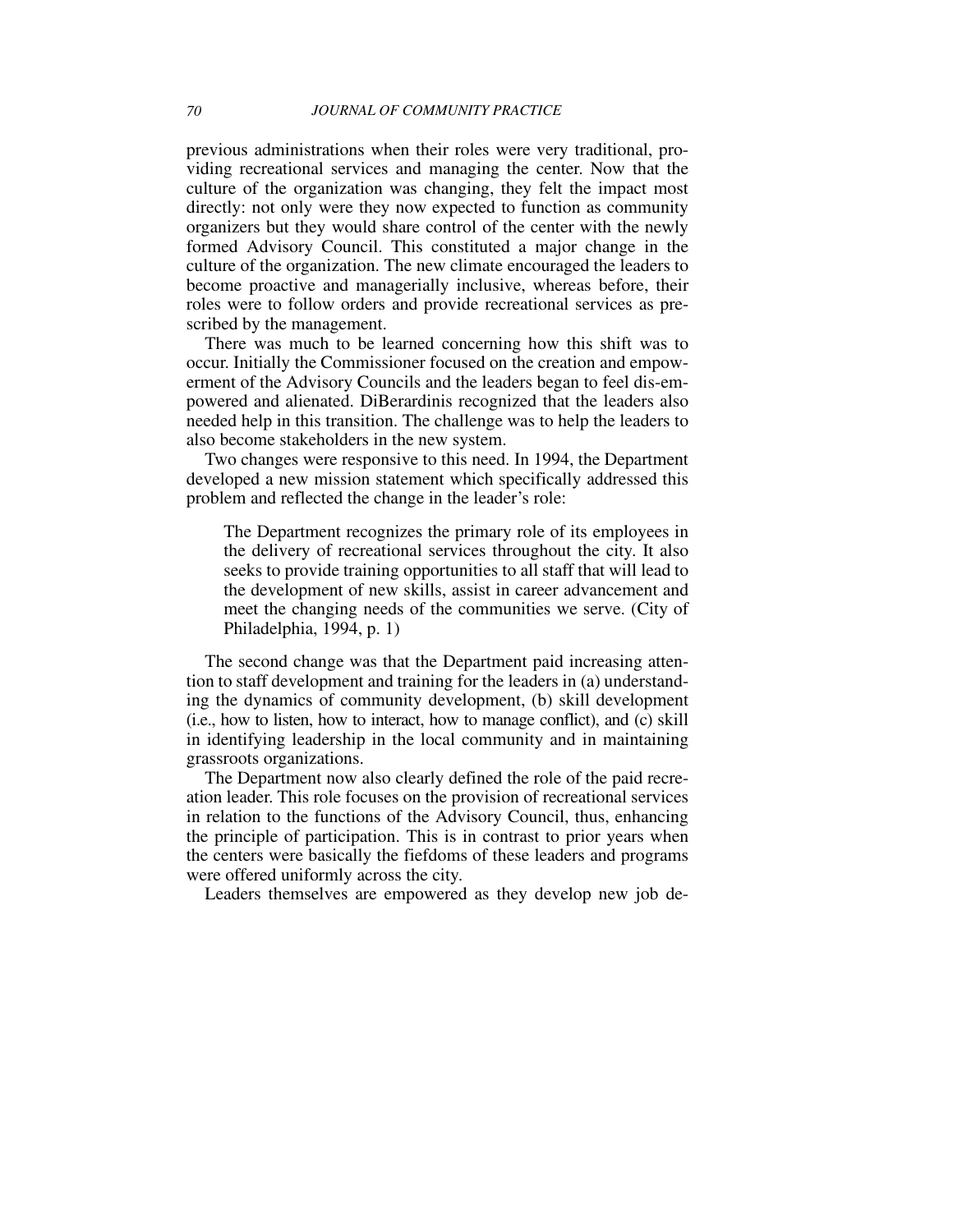scriptions for their positions. In addition, through a training program, the leaders are asked to embrace a broader concept of their role. For example, they are encouraged to initiate new programs to broaden their centers from simply sports to a community center agenda. The leaders are also expected to reach out to art schools for instructors as part of volunteer recruitment, and to art stores for donations of art supplies.

The training also discusses inter-group relations designed to make diverse ethnic groups comfortable in the centers. Other innovative efforts at improving inter-group relations are being attempted in a city with many ethnic communities. One project involves ten youngsters from five centers with diverse constituencies who develop youth leadership while performing light maintenance and beautification of their neighborhoods in an effort to increase neighborhood pride.

It must be noted that none of these leaders who function as community organizers are social workers. Most have undergraduate degrees in various fields, and the others have associate degrees or high school diplomas. This is consistent with the findings that many community organizers across the country are not social workers (O'Donnell, 1995), and that very few social workers are engaged in community organization (Gibelman & Schervish, 1993).

#### *Program Volunteers*

Program volunteers are the second major human resource group and the Department focused on their recruitment, training, and support. Fifty-four leaders (90%) reported using volunteers, with a mean number of 55.75 volunteers, and a range between one and 369 volunteers. Program volunteers were, by and large, restricted to coaching, teaching, assisting professionals, securing the facility while programs took place, and helping with cleaning and setting up. These program volunteers were not involved in decision-making as were Advisory Council members; rather, they contributed to the quality and continuity of the programs.

The methods of recruiting program volunteers were similar to that of recruiting Advisory Council members: (1) by word of mouth  $(N = 8)$ ; (2) recruiting program participants or parents of participating children  $(N = 12)$ ; (3) advertisement in local newspapers and fliers  $(N = 11)$ ; (4) approaching people who have special expertise or control over resources  $(N = 25)$ ; and  $(5)$  recommendation by members of the Advi-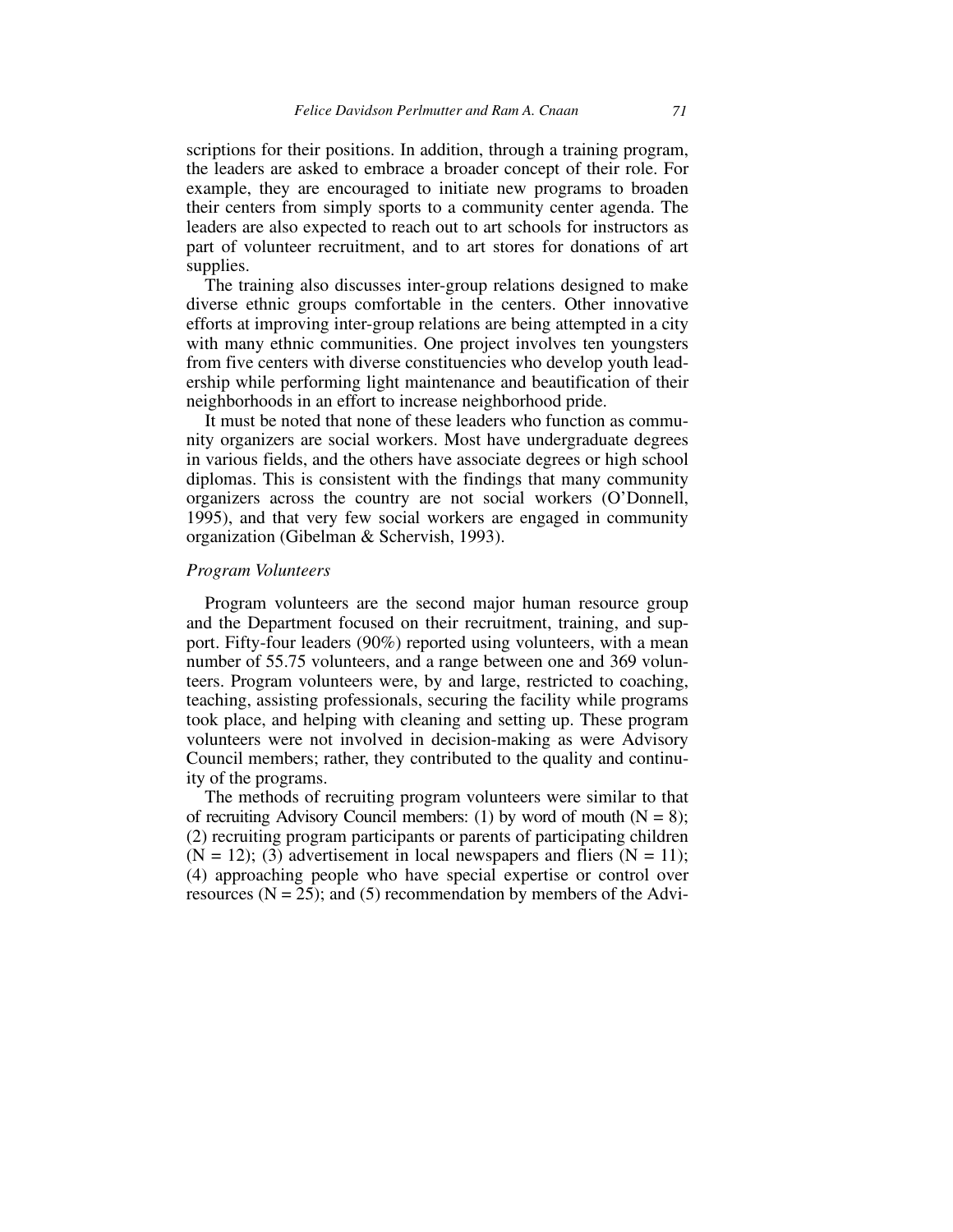sory Council ( $N = 6$ ). Only 11 leaders used a formal mode of recruitment (advertisement in newspapers and fliers), while 51 reported using a variety of informal methods. It is interesting, but not surprising, to note that program volunteers were recruited especially for their expertise (usually as coaches or teachers).

#### *Fiscal Resources and Accountability*

Fiscal responsibility is directly related to decision-making and authority. While the basic budget of the Department was controlled and centralized, there was certainly some degree of decentralization at the local level. The financial responsibilities were clearly and extensively delineated in the Manual: ten of the 52 pages were devoted to financial affairs.

The Advisory Councils had authority for the center's budget with the proviso that the money could be used only for programs in the center. Each center had to secure its own tax exempt number and federally insured checking account. The Advisory Council could establish federally insured savings accounts or invest in federally insured Certificate of Deposits (CDS) with an investment term of no more than six months (City of Philadelphia, 1993, p. 43).

There were clear methods of accountability built into the system. A finance committee would function as an independent fiscal auditor for the community. The committee usually consisted of at least three volunteer members of the Council, one of whom was the President or Treasurer. The facility supervisor, who supervises the facility leader, was an ex-officio member of the finance committee but the paid leader had no contact or responsibility for the money. There were both monthly reporting of all fiscal matters and an annual reconciliation of the budget with the central budgeting office for the Department. Two signatories were the minimum required for the signing of checks, and any expense over \$200.00 needed approval from the center's finance committee.

One of the goals of the Advisory Councils was to increase the pool of income available for programs. Advisory Councils were encouraged to use their initiative in fund-raising and resourcing. Seven methods were identified by the respondents for their centers: (1) sponsorship by local businesses ( $N = 24$ ); (2) sponsorship by members of the Advisory Council  $(N = 21)$ ; (3) support from public sources other than the Department of Recreation ( $N = 16$ ); (4) fees ( $N = 10$ ); (5) individu-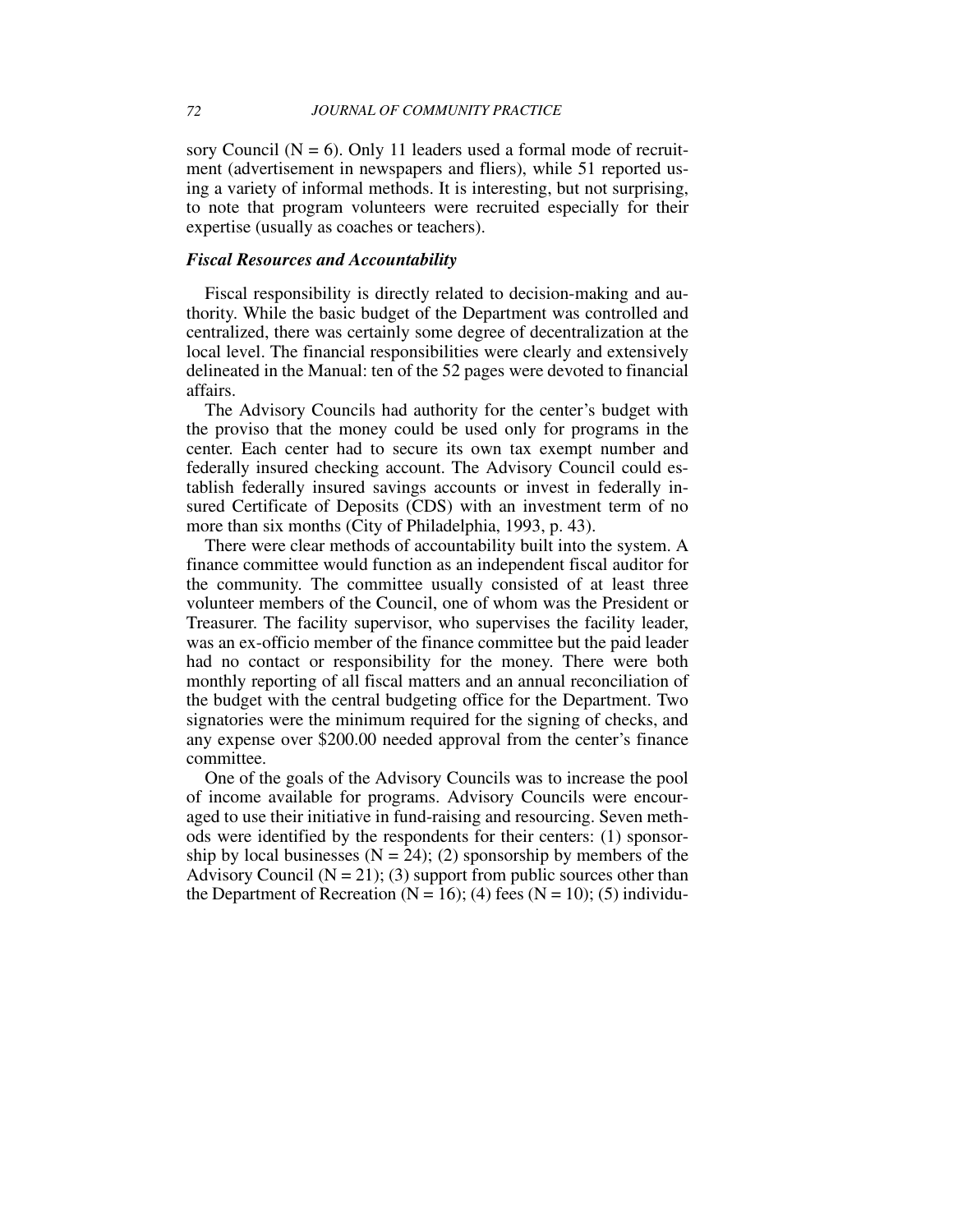al sponsorship  $(N = 4)$ ; (6) local fund-raising, such as door-to-door solicitation, and (7) special events such as a car wash.

The amounts that were raised varied. Contributions from local businesses were generally under \$1000; by contrast, grants from special city and state funds were much greater. The average city grant was \$2500, while the state grant could be as high as \$10,000.

#### *DISCUSSION AND IMPLICATIONS*

As our society moves towards the minimizing, if not divestment, of public responsibility for providing services to the community, collaboration between public and private sectors becomes all the more urgent. Furthermore, we are repeatedly hearing calls for local initiatives and local sensitivity as to what is really needed and what can work locally. This case study provides an important model of the role of proactive leadership in the development of this collaboration in an era of dwindling public resources.

The case demonstrates the importance of a clear delineation of roles with top leadership clarifying the expectations for flexibility and creativity in the public bureaucracy. At the outset, the Department clarified the potential for responsible and accountable community involvement and civil servants were transformed into community activists. Community empowerment occurs as residents and local business owners participate in the development of the services being provided in their own community. In a society that stresses the importance of service planning and provision by those closest to the service recipient, a process known elsewhere as decentralization, the Philadelphia Department of Recreation successfully managed to plan and provide programs for local residents while making them active partners.

The local recreation centers, thus, became new, active players in the neighborhood. These sites along with schools, churches, civic organizations, crime watch groups, and block associations are the backbone of community development and representation in urban America (Cnaan & Rothman, 1995). How these new players, the recreation sites with their Advisory Councils are linking to and collaborating with the other more traditional organizations is yet to be seen and should be the focus of future studies. However, these new structures challenge community practitioners to seek their inclusion in local coalitions and to provide an opportunity to present additional local needs.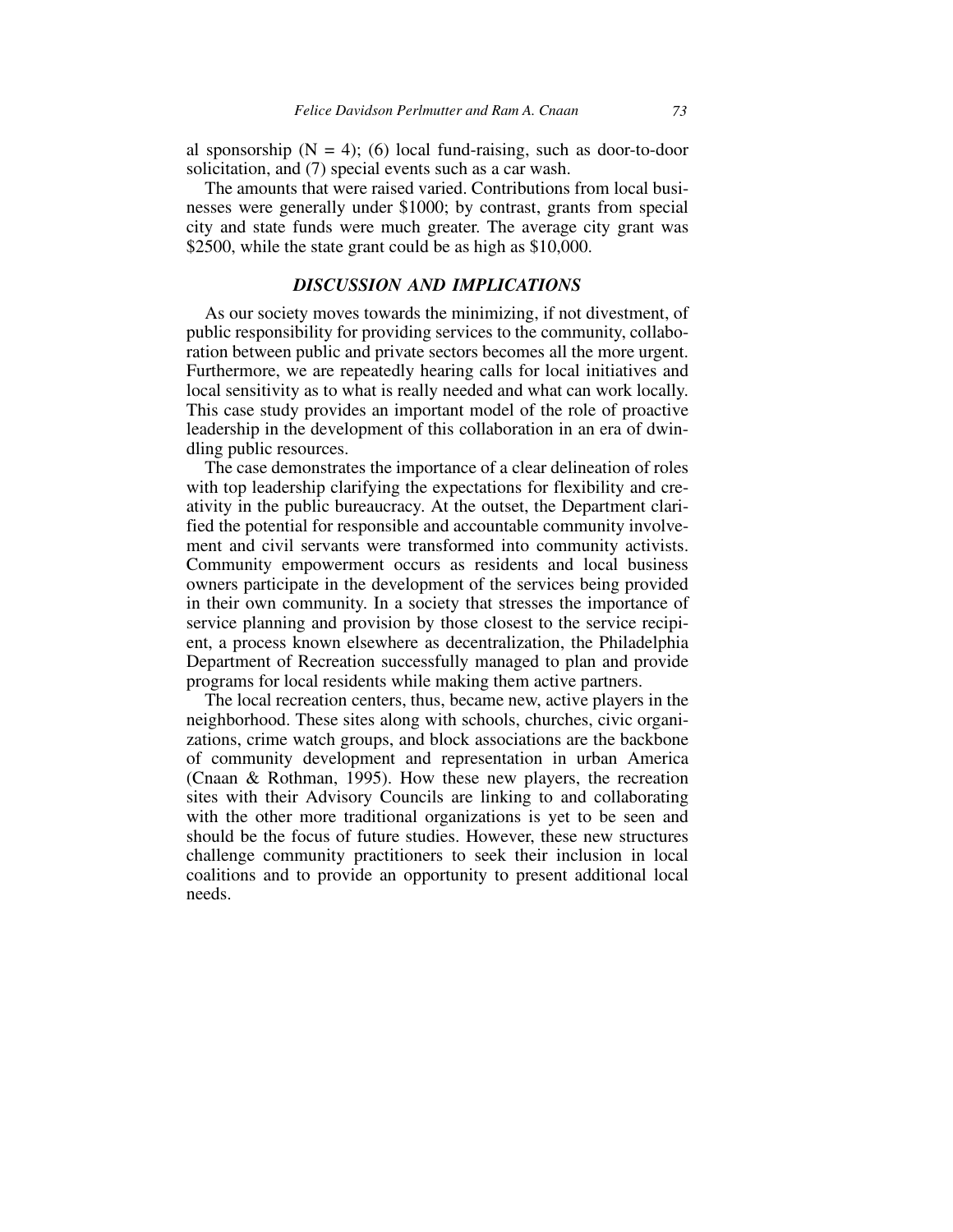The potential for community development embedded in recreational services should induce community practitioners all over the country to replicate and link these organizations both to each other and to other community coalitions and collaborations. Residents who consume recreational services may not be active in local groups and thus may be a potential cadre of additional community activists. They are often parents of young children who are concerned about the quality of life in their neighborhoods. Encouraging recreational workers to enhance citizen participation is an old social work tradition that community practitioners may well be advised to apply some 50 years after this tradition ceased to exist. Including recreation sites in community development efforts is thus a renewed challenge for contemporary community practitioners.

This case study also demonstrates that community organization is not the sole domain of any discipline or profession. The people who carried out the new mission of community participation, local empowerment, and local control over service planning, budgeting, and implementation were the same people who previously treated the local centers as their fiefdoms and shielded themselves from community involvement. The same workers who for years were guided by a ''business as usual,'' and a ''sit and wait'' mentality, are now the people who actively form local leadership and collaborate with many constituencies in the community. Thus, we can infer that similar change is possible elsewhere with people who are currently not community professionals.

However, there is a dilemma in using civil servants as community practitioners since they must, by definition and design, limit their activities to community planning and development, and must shy away from any social action or advocacy. Relying on the public sector to initiate citizen participation and leadership has its own limits. Some might view the Department's policy manual as an attempt to limit the role of the Advisory Councils to supporting the Department's policies since the Department not only retains the right to veto any program but also retains final control of all budgetary decisions. Thus, the Advisory Councils can plan the services collaboratively, but cannot become fully independent and critical of the Department. Longitudinal research will show whether some Advisory Councils will seek independence and will act in an adversarial manner as they become more experienced.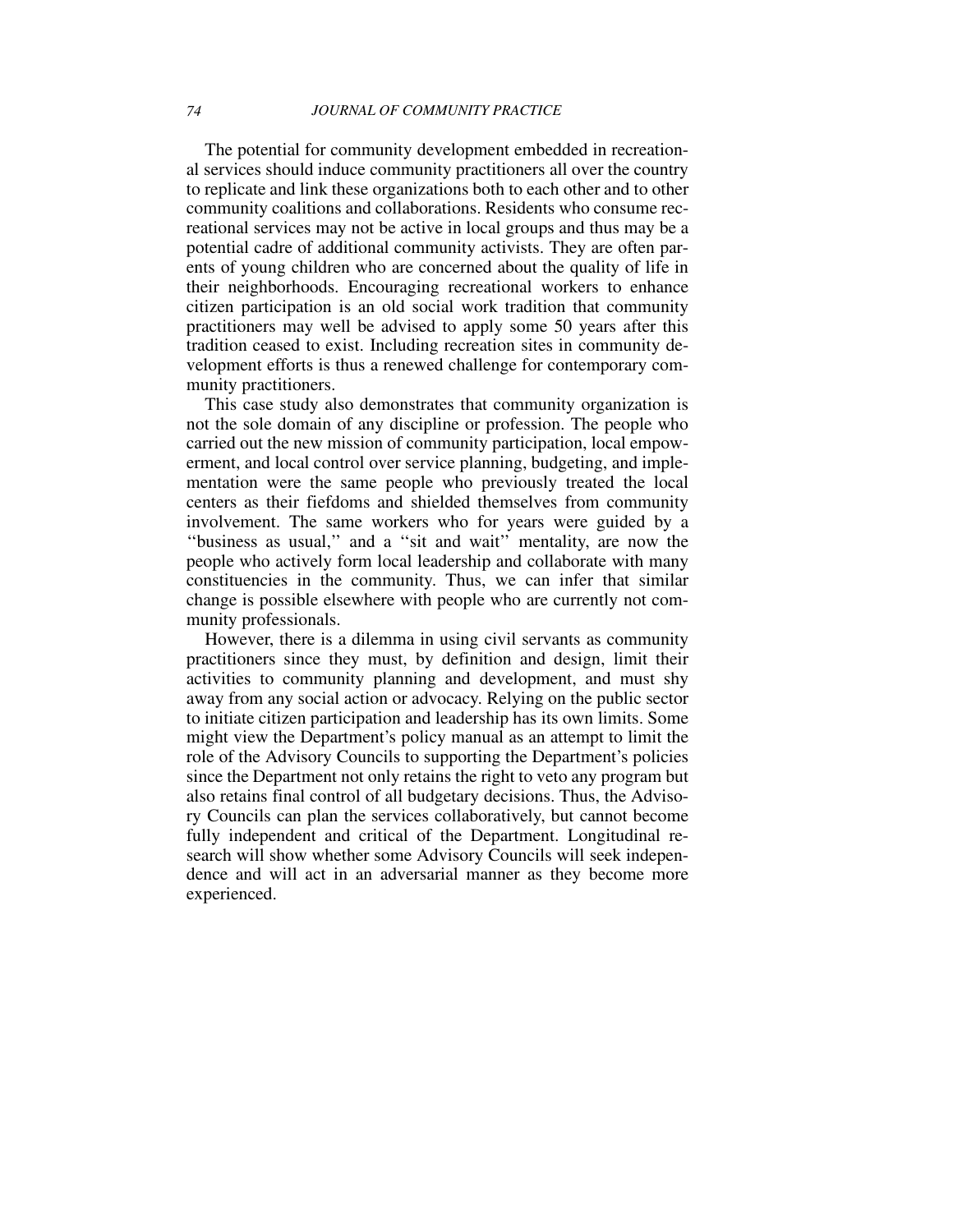A second dilemma exists in relation to the institutionalization of change (Perlmutter & Gummer, 1995). How is permanency of change assured when there is a change in Department leadership? Will the Department of Recreation retreat to traditional recreational programs with little interest in community development and empowerment or has the change in fact been instilled throughout the system? While the respondents believed in its permanency, it will be of interest to follow the Department's activity after the current administration is gone to determine the extent to which the change has been institutionalized. As Checkoway and Van Til (1978) noted, involving citizens and municipal attempts for empowerment may exhaust the administration.

However, this case study demonstrates that organizational transformation is possible but it requires a clear vision, a strong and committed leadership, a clear statement of mission, clear operating procedures, a methodical training program, and ongoing supervision and monitoring. Communities can be re-energized with the involvement of neighborhood residents and businesses. Combined with proactive department leadership, these re-energized communities promise a brighter future for our neighborhoods and for civic society.

#### **REFERENCES**

- Absher, J. (1986). When do community leaders align with client interests? *Journal of Park and Recreation Administration, 4* (4), 35-42.
- Addams, J. (1907). Public recreation and social morality. *Charities and the commons, 18,* pp. 489-505. (Republished in 1972 by the University of Illinois, Urbana). *The spirit of the youth and the city streets.* New York: MacMillan.
- Andrew, C., Harvey, J., & Dawson, D. (1994). Evolution of local state activity: Recreation policy in Toronto. *Leisure Studies, 13,* 1-16.
- Breton, M. (1990). Learning from social groups work traditions. *Social Work with Groups, 13* (3), 21-34.
- Checkoway, B. & Van Til, J. (1978). What do we know about citizen participation? In: S. Langton (Ed.), *Citizen participation in America* (pp. 25-42). Lexington, MA: Lexington Books.
- City of Philadelphia Department of Recreation (1993). *The Philadelphia Department of Recreation advisory council manual: Revised 1993.*
- City of Philadelphia Department of Recreation (1994). *The Philadelphia Department of Recreation. Mission Statement.*
- Cnaan, R.A. (1991). Neighborhood representing organizations: How democratic are they? *Social Service Review, 65,* 614-634.
- Cnaan, R. A. & Perlmutter, F. D. (1995). Reversing the trend: How the Philadelphia Department of Recreation raised private money to finance public services. In: T.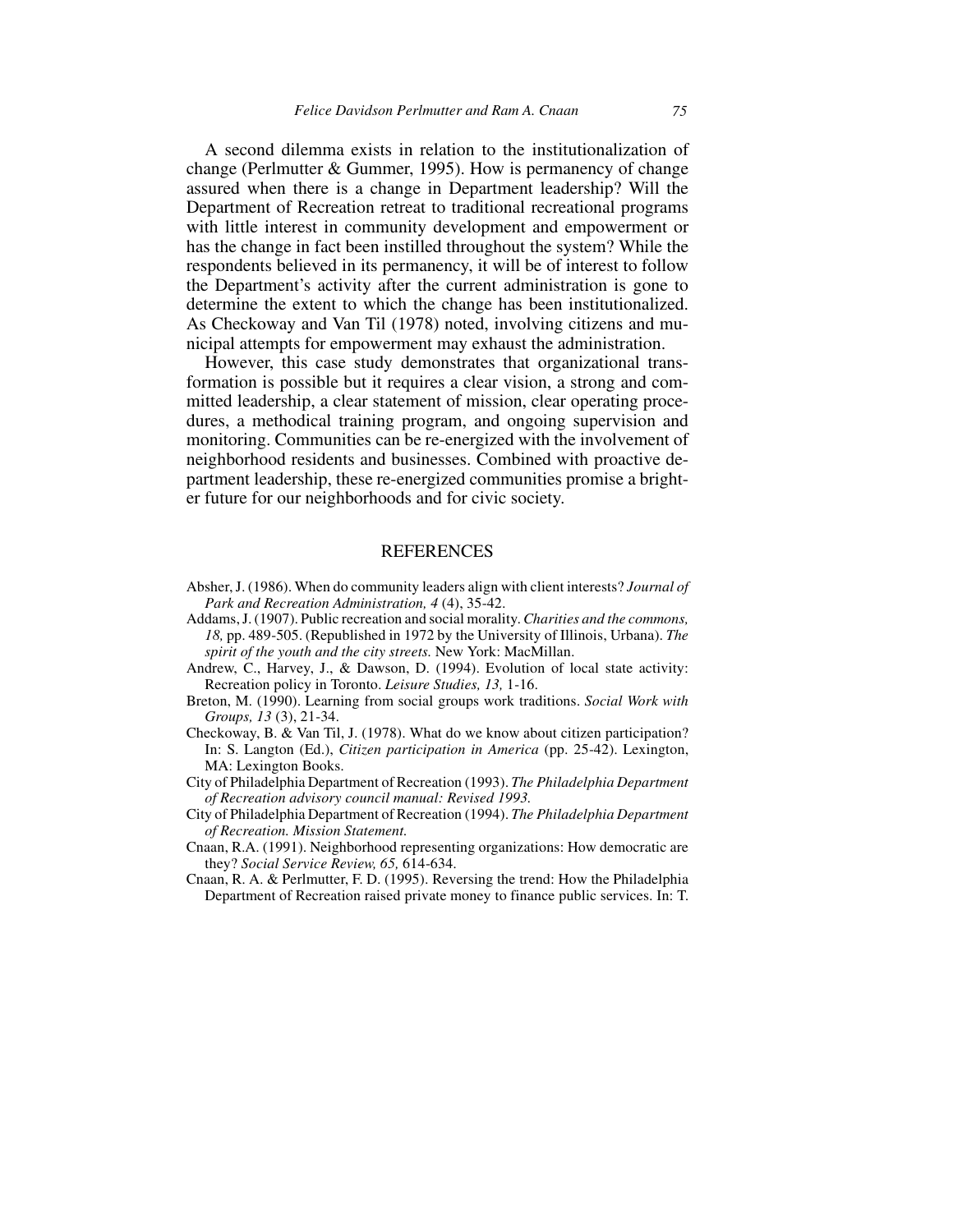Jeavons (Ed.), *New directions in philanthropic fundraising* (pp. 53-74). San Francisco: Jossey-Bass.

- Cnaan, R.A., & Rothman, J. (1986). Conceptualizing community intervention: An empirical test of ''three models'' of community organization. *Administration in Social Work, 10* (3), 41-55.
- Cnaan, R. A., & Rothman, J. (1995). Community development and the building of community. In: Rothman, J., Erlich, J.L., & J. E. Tropman (Eds.), *Strategies of community intervention* (5th ed.) (pp. 241-257), Itasca, IL: Peacock.
- Coyle, G. L. (1947). Group work as a method in recreation. *Group experience and democratic values* (pp. 69-80). New York: The Woman's Press.
- Crompton, J. L., Lamb, C. W., & Schul, P. (1981). The attitude of public agencies toward public participation as perceived by their senior administration. *Journal of the Community Development Society, 12,* 21-31.
- Daley, J. M. & Wong, P. (1994). Community development with emerging ethnic communities. *Journal of Community Practice, 1* (1), 9-24.
- Gibelman, M. & Schervish, P. H. (1993). *Who we are? The social work labor force as reflected in NASW membership.* Washington, DC: NASW Press.
- Henderson, P., & Thomas, D. N. (1980). *Skills in neighborhood work.* London: George Allen & Unwin.
- Kaplan, R. (1980). Citizen participation in the design and evaluation of a park. *Environment and Behavior, 12,* 494-507.
- Larsen, J. K., Montelpare, W., & Donovan-Neale, W. (1992).The development of a municipal policy for volunteers in recreational and cultural services. *Journal of Applied Recreational Research, 17,* 130-143.
- Lauffer, A. (1994). Community self-help as strategy and outcome: The examination of an Israeli experience. *Journal of Community Practice. 1* (1), 43-56.
- Levy, L. (1989). Community in a recreational setting. *Leisure Science, 11,* 303-322.
- MacNair, R. (1994). Forward. *Journal of Community Practice, 1* (1), xv-xvii.
- Mattsson, M. (1992). *Community work in a political framework: An international research-project.* A paper presented at Inter-University Consortium on International Social development, Washington, DC, July.
- Munsch, A. & Mulligan, R. (1991). Response to the deaf community. *Journal of Leisurability, 18* (1), 19-24.
- O'Donnell, S. M. (1995). Is community organizing ''the greatest job'' one could have? Findings from a survey of Chicago organizers. *Journal of Community Practice, 2* (1), 1-20.
- Pasavento, R. (Fall, 1989). Leisure services for the unemployed: Research and programming implications. *Illinois Journal of Health, Physical Education, and Recreation,* 12-14.
- Perlmutter, F. D., & Cnaan, R. A. (1995). Entrepreneurship in the Public Sector: The Horns of a Dilemma. *Public Administration Review, 55* (1), 29-36.
- Perlmutter, F. D., & Gummer, B. (1995). Managing organizational transformations. In R. D. Herman and associates (Eds.), *The Jossey-Bass handbook of nonprofit leadership and management* (pp. 227-246). San Francisco: Jossey-Bass.
- Perlmutter, F.D., & U. Yanay. (1990). Updating the settlement house: A model for